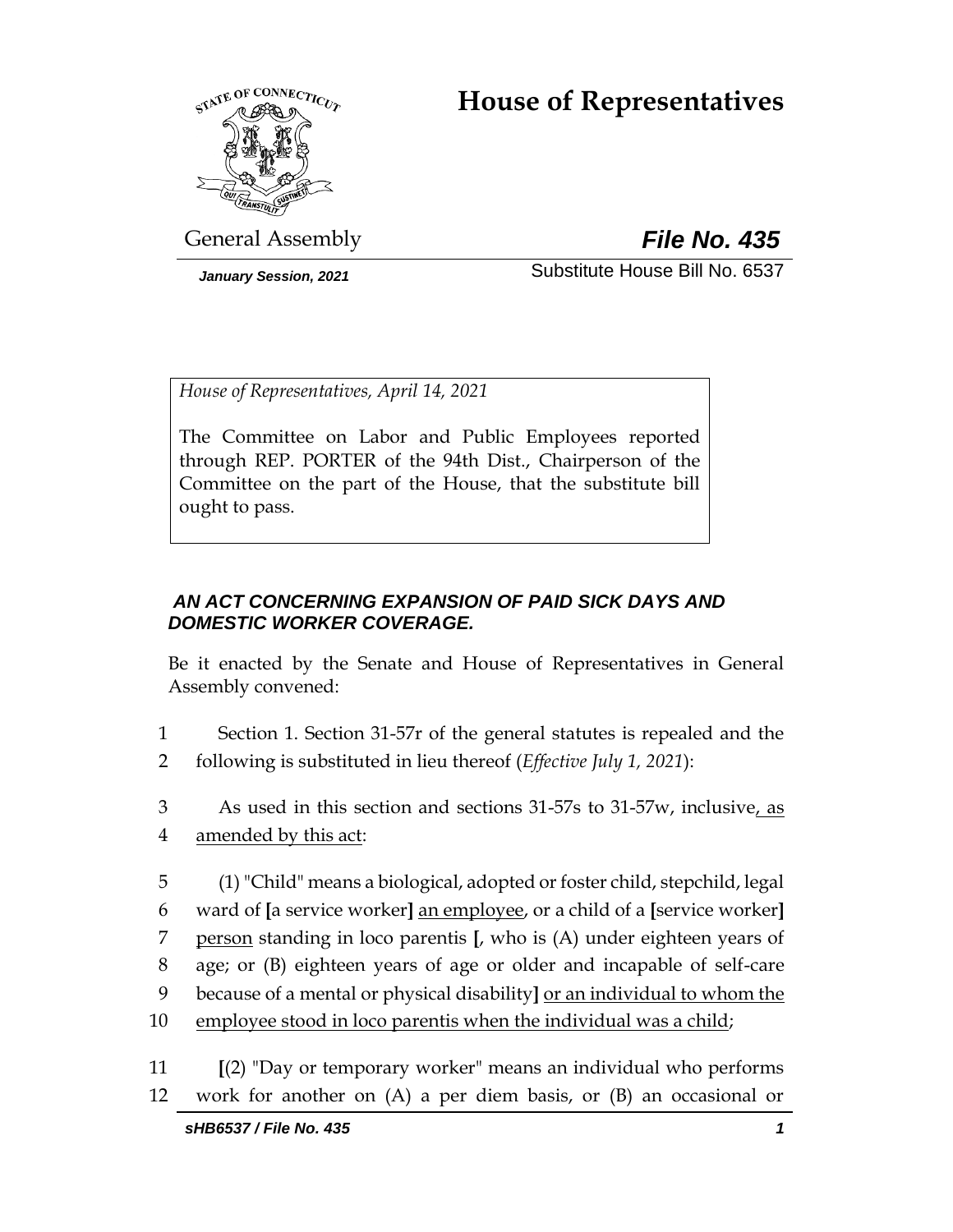irregular basis for only the time required to complete such work, whether such individual is paid by the person for whom such work is performed or by an employment agency or temporary help service, as defined in section 31-129;**]**

 **[**(3)**]** (2) "Employee" means an individual engaged in service to an employer in the business of the employer;

 **[**(4)**]** (3) "Employer" means any person, firm, business, educational institution, nonprofit agency, corporation, limited liability company or other entity, **[**that employs fifty or more individuals in the state, which shall be determined based on such person's, firm's, business', educational institution's, nonprofit agency's, corporation's, limited liability company's or other entity's payroll for the week containing October first, annually. "Employer" does not include: (A) Any business establishment classified in sector 31, 32 or 33 in the North American Industrial Classification System, or (B) any nationally chartered 28 organization exempt from taxation under Section  $501(c)(3)$  of the Internal Revenue Code of 1986, or any subsequent corresponding internal revenue code of the United States, as from time to time amended, that provides all of the following services: Recreation, child care and education;**]** except that the Personal Care Attendant Workforce Council established under section 17b-706a shall act on behalf of the employers of all personal care attendants, as defined in section 17b-706;

 (4) "Family member" means a spouse, sibling, child, grandparent, grandchild or parent, or an individual related to the employee by blood or affinity whose close association with the employee is the equivalent of those family relationships;

 (5) "Family violence" has the same meaning as provided in section 46b-38a;

 (6) "Grandchild" means a grandchild related to a person by: (A) Blood, (B) marriage, (C) adoption by a child of the grandparent, or (D) foster care by a child of the grandparent;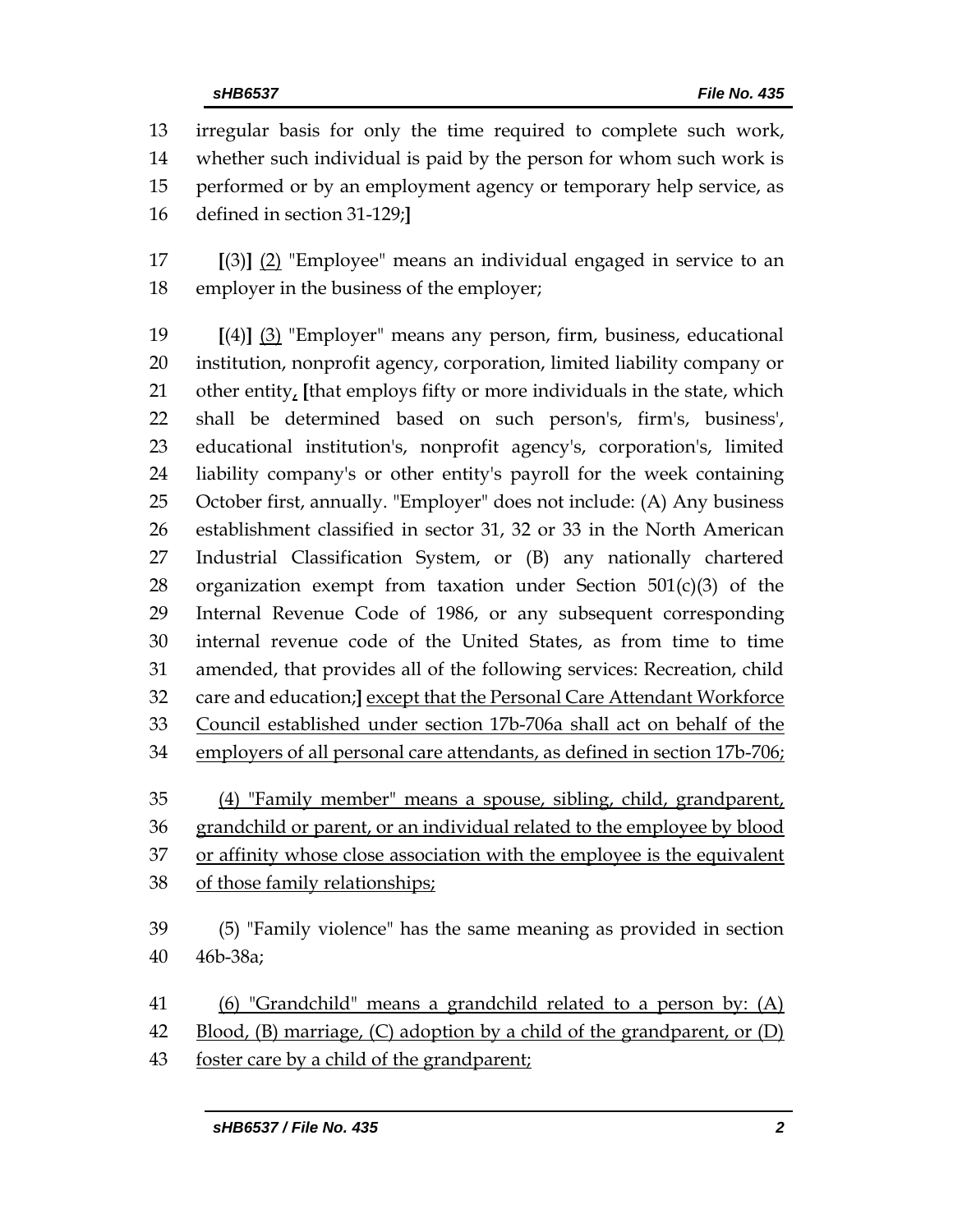(7) "Grandparent" means a grandparent related to a person by: (A) Blood, (B) marriage, (C) adoption of a minor child by a child of the 46 grandparent, or (D) foster care by a child of the grandparent; (8) "Parent" means a biological parent, foster parent, adoptive parent, stepparent, parent-in-law or legal guardian of an employee or an employee's spouse, an individual standing in loco parentis to an employee, or an individual who stood in loco parentis to the employee when the employee was a child; (9) "Paid sick leave" means paid time that is provided by an employer to an employee for the purposes described in section 31-57t, as amended by this act; **[**(6)**]** (10) "Retaliatory personnel action" means any termination, suspension, constructive discharge, demotion, unfavorable

 reassignment, refusal to promote, disciplinary action or other adverse employment action taken by an employer against an employee or a service worker;

 **[**(7) "Service worker" means an employee primarily engaged in an occupation with one of the following broad or detailed occupation code numbers and titles, as defined by the federal Bureau of Labor Statistics Standard Occupational Classification system or any successor system: (A) 11-9050 Food Service Managers; (B) 11-9110 Medical and Health Services Managers; (C) 21-1020 Social Workers; (D) 21-1093 Social and Human Service Assistants; (E) 21-1094 Community Health Workers; (F) 21-1099 Community and Social Service Specialists, All Other; (G) 25- 4020 Librarians; (H) 29-1050 Pharmacists; (I) 29-1070 Physician Assistants; (J) 29-1120 Therapists; (K) 29-1140 Registered Nurses; (L) 29- 1150 Nurse Anesthetists; (M) 29-1160 Nurse Midwives; (N) 29-1170 Nurse Practitioners; (O) 29-2020 Dental Hygienists; (P) 29-2040 Emergency Medical Technicians and Paramedics; (Q) 29-2050 Health Practitioner Support Technologists and Technicians; (R) 29-2060 Licensed Practical and Licensed Vocational Nurses; (S) 31-1011 Home Health Aides; (T) 31-1012 Nursing Aides, Orderlies and Attendants; (U) 31-1013 Psychiatric Aides; (V) 31-9091 Dental Assistants; (W) 31-9092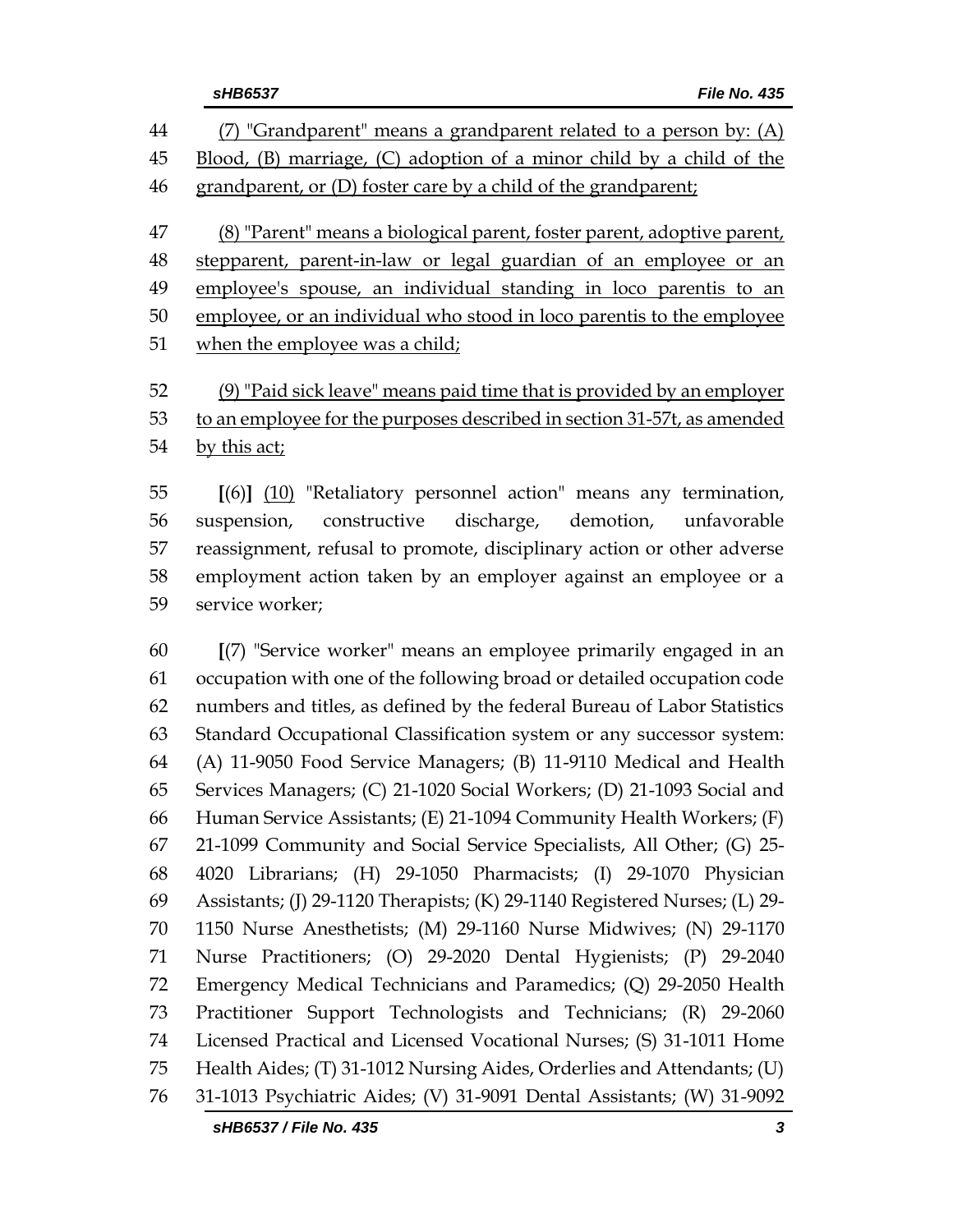Medical Assistants; (X) 33-9032 Security Guards; (Y) 33-9091 Crossing Guards; (Z) 35-1010 Supervisors of Food Preparation and Serving Workers; (AA) 35-2010 Cooks; (BB) 35-2020 Food Preparation Workers; (CC) 35-3010 Bartenders; (DD) 35-3020 Fast Food and Counter Workers; (EE) 35-3030 Waiters and Waitresses; (FF) 35-3040 Food Servers, Nonrestaurant; (GG) 35-9010 Dining Room and Cafeteria Attendants and Bartender Helpers; (HH) 35-9020 Dishwashers; (II) 35-9030 Hosts 84 and Hostesses, Restaurant, Lounge and Coffee Shop; (II) 35-9090 Miscellaneous Food Preparation and Serving Related Workers; (KK) 37- 2011 Janitors and Cleaners, Except Maids and Housekeeping Cleaners; (LL) 37-2019 Building Cleaning Workers, All Other; (MM) 39-3030 Ushers, Lobby Attendants and Ticket Takers; (NN) 39-5010 Barbers, Hairdressers, Hairstylists and Cosmetologists; (OO) 39-6010 Baggage Porters, Bellhops and Concierges; (PP) 39-9010 Child Care Workers; (QQ) 39-9021 Personal Care Aides; (RR) 41-1010 First-Line Supervisors of Sales Workers; (SS) 41-2011 Cashiers; (TT) 41-2021 Counter and Rental Clerks; (UU) 41-2030 Retail Salespersons; (VV) 43-3070 Tellers; (WW) 43-4080 Hotel, Motel and Resort Desk Clerks; (XX) 43-4170 Receptionists and Information Clerks; (YY) 43-5020 Couriers and Messengers; (ZZ) 43-6010 Secretaries and Administrative Assistants; (AAA) 43-9010 Computer Operators; (BBB) 43-9020 Data Entry and Information Processing Workers; (CCC) 43-9030 Desktop Publishers; (DDD) 43-9040 Insurance Claims and Policy Processing Clerks; (EEE) 43-9050 Mail Clerks and Mail Machine Operators, Except Postal Service; (FFF) 43-9060 Office Clerks, General; (GGG) 43-9070 Office Machine Operators, Except Computer; (HHH) 43-9080 Proofreaders and Copy Markers; (III) 43-9110 Statistical Assistants; (JJJ) 43-9190 Miscellaneous Office and Administrative Support Workers; (KKK) 51-3010 Bakers; (LLL) 51-3020 Butchers and Other Meat, Poultry and Fish Processing Workers; (MMM) 51-3090 Miscellaneous Food Processing Workers; (NNN) 53-3010 Ambulance Drivers and Attendants, Except Emergency Medical Technicians; (OOO) 53-3020 Bus Drivers; (PPP) 53-3040 Taxi Drivers and Chauffeurs; or (QQQ) 29-2034 Radiologic Technologists, and is (i) paid on an hourly basis, or (ii) not exempt from the minimum wage and overtime compensation requirements of the Fair Labor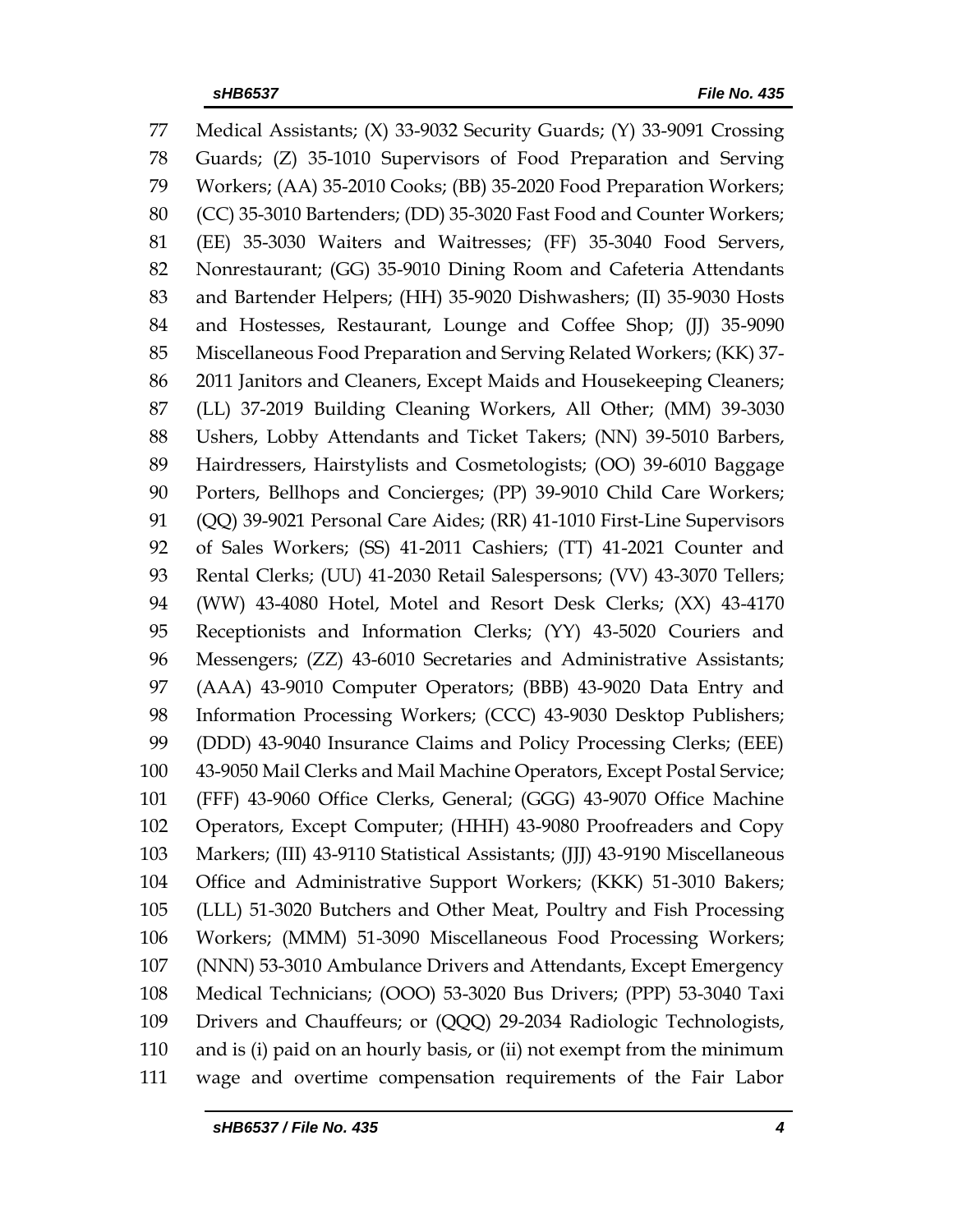| 112 | Standards Act of 1938 and the regulations promulgated thereunder, as        |
|-----|-----------------------------------------------------------------------------|
| 113 | amended from time to time. "Service worker" does not include day or         |
| 114 | temporary workers;                                                          |
| 115 | $[(8)]$ (11) "Sexual assault" means any act that constitutes a violation of |
| 116 | section 53a-70b of the general statutes, revision of 1958, revised to       |
| 117 | January 1, 2019, or section 53a-70, 53a-70a, 53a-71, 53a-72a, 53a-72b or    |
| 118 | 53a-73a;                                                                    |
| 119 | (12) "Sibling" means a brother or sister related to a person by: (A)        |
| 120 | Blood, (B) marriage, (C) adoption by a parent of the person, or (D) foster  |
| 121 | care placement;                                                             |
| 122 | $[9]$ $(13)$ "Spouse" means a husband or wife, as the case may be; and      |
| 123 | $[(10)]$ $(14)$ "Year" means any three-hundred-sixty-five-day period        |
| 124 | used by an employer to calculate employee benefits.                         |
| 125 | Sec. 2. Section 31-57s of the general statutes is repealed and the          |
| 126 | following is substituted in lieu thereof (Effective July 1, 2021):          |
| 127 | (a) Each employer shall provide paid sick leave annually to each of         |
| 128 | such employer's [service workers] employees in the state. Such paid sick    |
| 129 | leave shall accrue (1) beginning [January 1, 2012] July 1, 2021, or for [a  |
| 130 | service worker] an employee hired after said date, beginning on the         |
| 131 | [service worker's] employee's date of employment, (2) at a rate of one      |
| 132 | hour of paid sick leave for each [forty] thirty hours worked by [a service  |
| 133 | worker] the employee, and (3) in one-hour increments up to a maximum        |
| 134 | of forty hours per year. [Each service worker] Each employee shall be       |
| 135 | entitled to carry over up to forty unused accrued hours of paid sick leave  |
| 136 | from the current year to the following year, but no [service worker]        |
| 137 | employee shall be entitled to use more in any year than the maximum         |
| 138 | number of accrued hours, as described in subdivision (3) of this            |
| 139 | subsection, in any year. An employer may provide all paid sick leave        |
| 140 | that an employee is expected to accrue in a year at the beginning of the    |
| 141 | year.                                                                       |

*sHB6537 / File No. 435 5* (b) **[**A service worker**]** An employee shall be entitled to the use of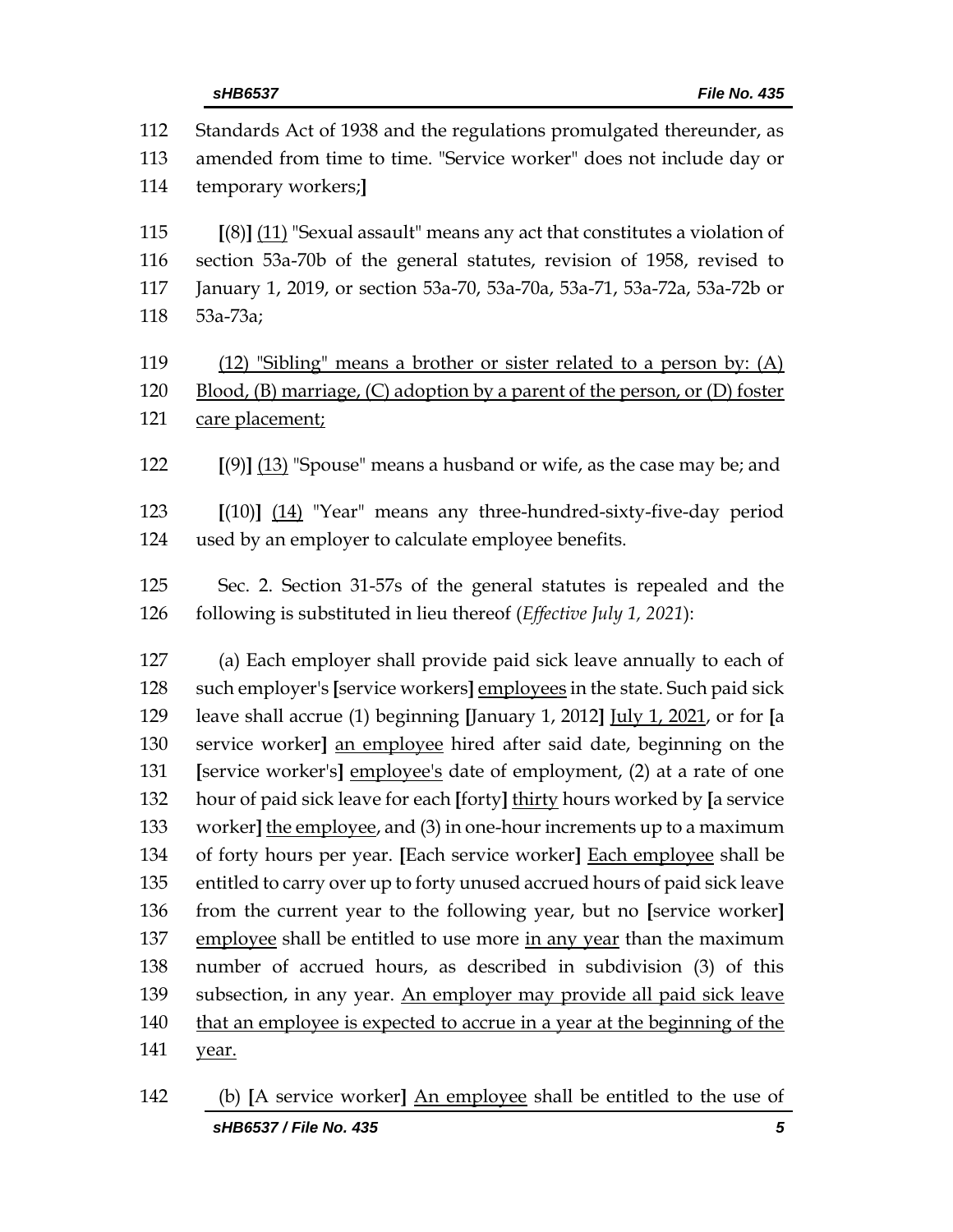**[**accrued**]** paid sick leave **[**upon the completion of the service worker's six-hundred-eightieth hour of employment from January 1, 2012, if the service worker was hired prior to January 1, 2012, or if hired after January 1, 2012, upon the completion of the service worker's six- hundred-eightieth hour of employment from the date of hire, unless the employer agrees to an earlier date. A service worker shall not be entitled to the use of accrued paid sick leave if such service worker did not work an average of ten or more hours per week for the employer in the most recent complete quarter**]** as it is accrued.

 (c) An employer shall be deemed to be in compliance with this section if the employer offers any other paid leave, or combination of other paid leave that (1) may be used for the purposes of, and under the same 155 conditions as provided in, section 31-57t, as amended by this act, and (2) is accrued in total at a rate equal to or greater than the rate described in **[**subsections**]** subsection (a) **[**and (b)**]** of this section. For the purposes of this subsection, "other paid leave" may include, but not be limited to, paid vacation, personal days or paid time off.

 (d) Each employer shall pay each **[**service worker**]** employee for paid sick leave at a pay rate equal to the greater of either (1) the normal hourly wage for that **[**service worker**]** employee, or (2) the minimum fair wage rate under section 31-58 in effect for the pay period during which the employee used paid sick leave. For any **[**service worker**]** employee whose hourly wage varies depending on the work performed by the **[**service worker**]** employee, "normal hourly wage" means the average hourly wage of the **[**service worker**]** employee in the pay period prior to the one in which the **[**service worker**]** employee used paid sick leave.

 **[**(e) Notwithstanding the provisions of this section and sections 31- 57t to 31-57w, inclusive, and upon the mutual consent of the service worker and employer, a service worker who chooses to work additional hours or shifts during the same or following pay period, in lieu of hours or shifts missed, shall not use accrued paid sick leave.**]**

*sHB6537 / File No. 435 6* 174 (e) Employees who are exempt from overtime requirements under 29 USC 213 (a)(1), as amended from time to time, shall be assumed to work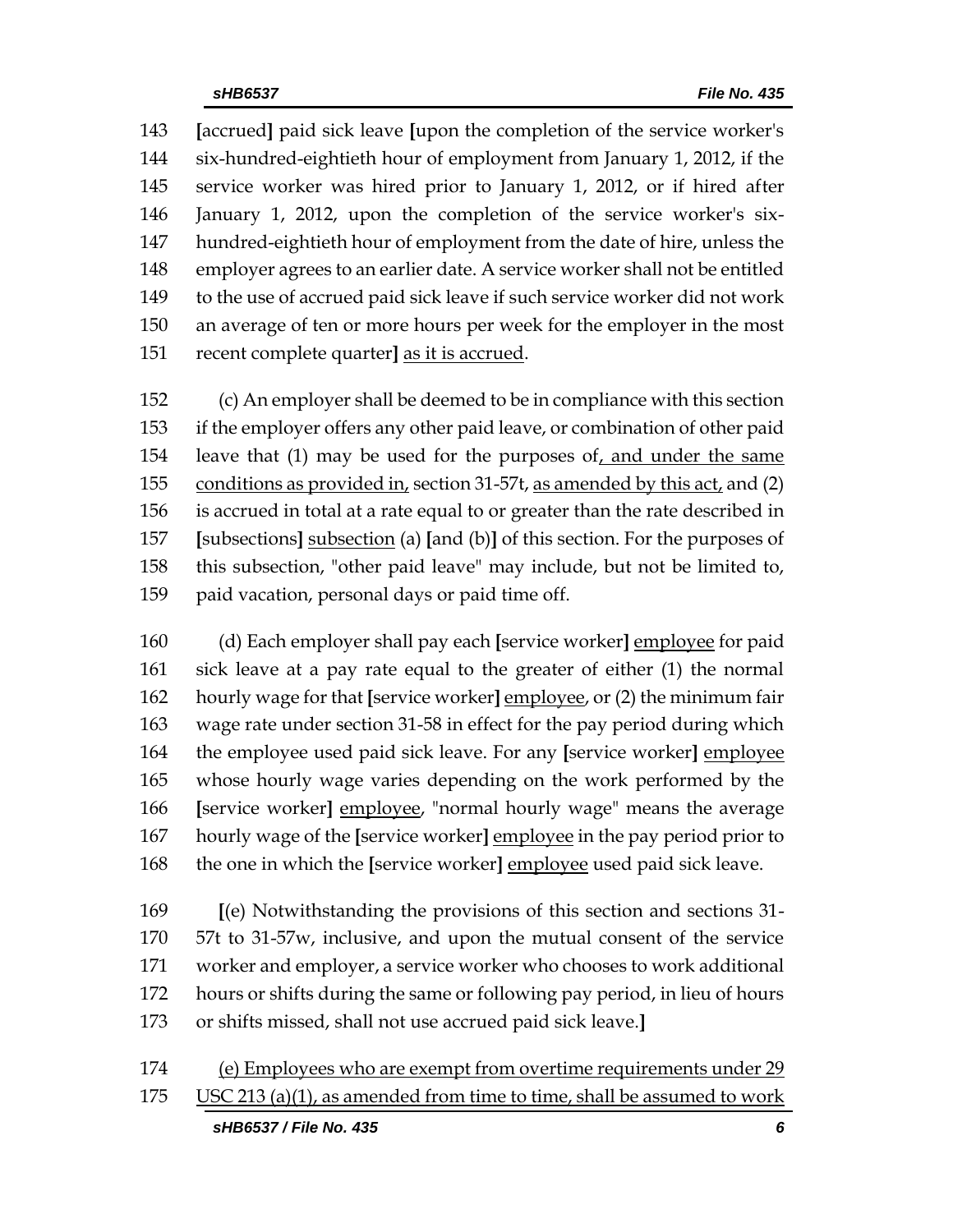| 176 | forty hours in each work week for purposes of paid sick leave accrual         |  |  |  |  |
|-----|-------------------------------------------------------------------------------|--|--|--|--|
| 177 | unless their normal work week is less than forty hours, in which case         |  |  |  |  |
| 178 | paid sick leave shall accrue based upon that normal work week.                |  |  |  |  |
|     |                                                                               |  |  |  |  |
| 179 | (f) If an employee is transferred to a separate division, entity or           |  |  |  |  |
| 180 | location but remains employed by the same employer, the employee              |  |  |  |  |
| 181 | shall retain and be entitled to use all paid sick leave the employee          |  |  |  |  |
| 182 | accrued or received at the prior division, entity or location. If a different |  |  |  |  |
| 183 | employer succeeds or takes the place of an existing employer, each            |  |  |  |  |
| 184 | employee of the original employer who remains employed by the                 |  |  |  |  |
| 185 | successor employer shall retain and be entitled to use all paid sick leave    |  |  |  |  |
| 186 | the employee accrued or received while employed by the original               |  |  |  |  |
| 187 | employer.                                                                     |  |  |  |  |
| 188 | (g) An employer may not require, as a condition of an employee's              |  |  |  |  |
| 189 | taking paid sick leave, that the employee search for or find a                |  |  |  |  |
| 190 | replacement worker to cover the hours during which the employee is            |  |  |  |  |
| 191 | using paid sick leave.                                                        |  |  |  |  |
|     |                                                                               |  |  |  |  |
| 192 | $[(f)]$ (h) No employer shall (1) terminate any employee, (2) dismiss         |  |  |  |  |
| 193 | any employee, or (3) transfer any employee from one worksite to               |  |  |  |  |
| 194 | another solely in order to not qualify as an employer, as defined in          |  |  |  |  |
| 195 | section 31-57r, as amended by this act.                                       |  |  |  |  |
|     |                                                                               |  |  |  |  |
| 196 | Sec. 3. Section 31-57t of the general statutes is repealed and the            |  |  |  |  |
| 197 | following is substituted in lieu thereof (Effective July 1, 2021):            |  |  |  |  |
| 198 | (a) An employer shall permit [a service worker] an employee to use            |  |  |  |  |
| 199 | the paid sick leave accrued pursuant to section 31-57s, as amended by         |  |  |  |  |
| 200 | this act:                                                                     |  |  |  |  |
|     |                                                                               |  |  |  |  |
| 201 | (1) For (A) [a service worker's] an employee's illness, injury or health      |  |  |  |  |
| 202 | condition, $(B)$ the medical diagnosis, care or treatment of $[a]$ service    |  |  |  |  |
| 203 | worker's] an employee's mental illness or physical illness, injury or         |  |  |  |  |
| 204 | health condition, or (C) preventative medical care for [a service worker]     |  |  |  |  |
| 205 | an employee;                                                                  |  |  |  |  |
|     |                                                                               |  |  |  |  |

*sHB6537 / File No. 435 7* (2) For (A) a **[**service worker's child's or spouse's**]** family member's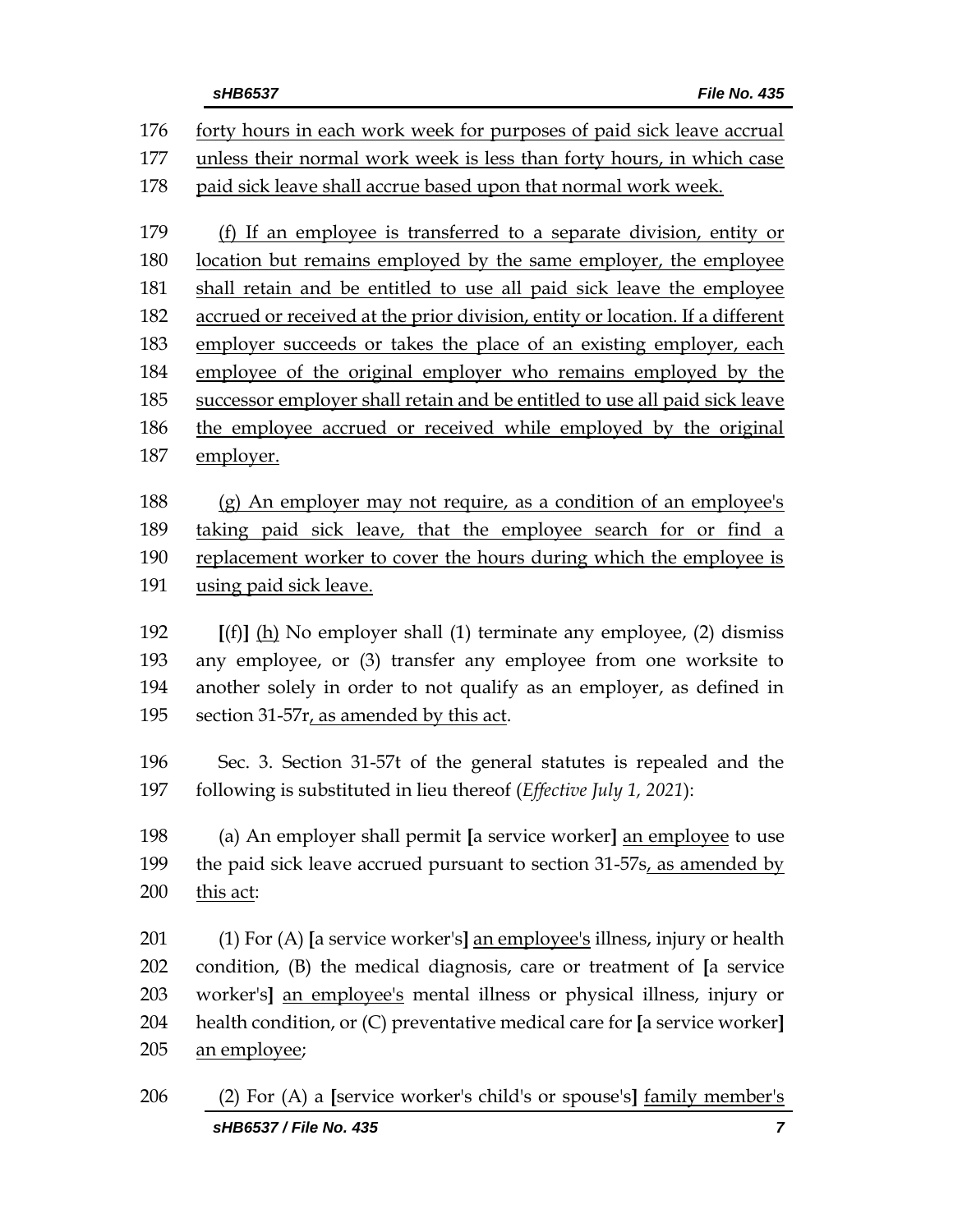illness, injury or health condition, (B) the medical diagnosis, care or treatment of **[**a service worker's child's or spouse's**]** mental or physical illness, injury or health condition, or (C) preventative medical care for a **[**child or spouse of a service worker; and**]** family member; (3) For closure of the employer's place of business by order of a public

212 official due to a public health emergency or an employee's need to care for a family member whose school or place of care has been closed by order of a public official due to a public health emergency, or to care for oneself or a family member when it has been determined by a health authority having jurisdiction, an employer of the employee or employee's family member or a health care provider that the employee's or family member's presence in the community may jeopardize the health of others because of his or her exposure to a communicable illness, whether or not the employee or family member has actually contracted the communicable illness; and

 **[**(3)**]** (4) Where **[**a service worker**]** an employee or an employee's family member is a victim of family violence or sexual assault (A) for medical care or psychological or other counseling for physical or psychological injury or disability, (B) to obtain services from a victim services organization, (C) to relocate due to such family violence or sexual assault, or (D) to participate in any civil or criminal proceedings 228 related to or resulting from such family violence or sexual assault.

 (b) If **[**a service worker's**]** an employee's need to use paid sick leave is foreseeable, an employer may require advance notice, not to exceed seven days prior to the date such leave is to begin, of the intention to use such leave. If **[**a service worker's**]** an employee's need for such leave is not foreseeable, an employer may require **[**a service worker**]** an 234 employee to give notice of such intention as soon as practicable. For paid sick leave of three or more consecutive days, an employer may require reasonable documentation that such leave is being taken for one of the purposes permitted under subsection (a) of this section. If such leave is permitted under subdivision (1) or (2) of subsection (a) of this section, documentation signed by a health care provider who is treating the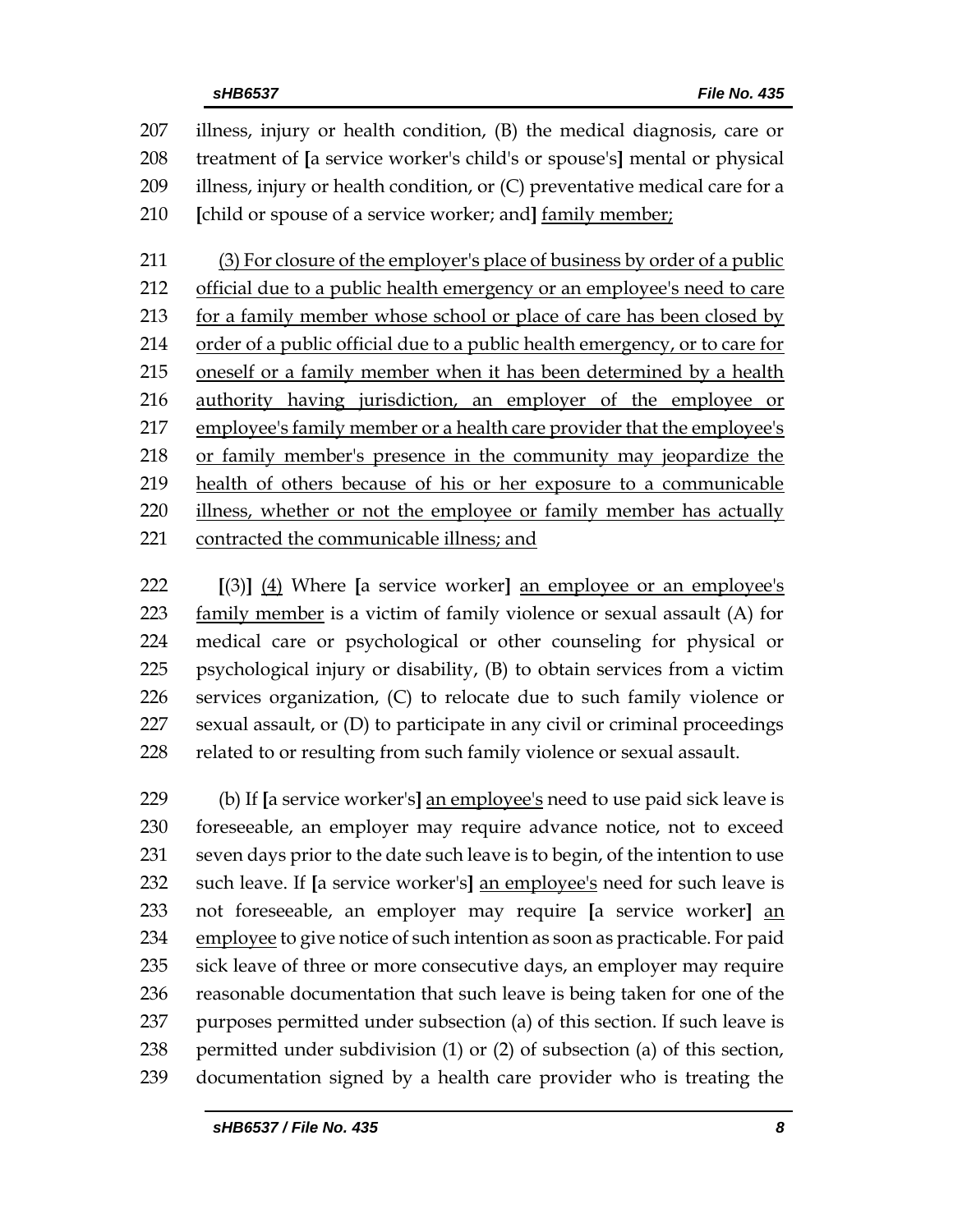**[**service worker**]** employee or the **[**service worker's child or spouse**]** family member indicating the need for the number of days of such leave shall be considered reasonable documentation. If such leave is permitted under subdivision **[**(3)**]** (4) of subsection (a) of this section, a court record or documentation signed by **[**a service worker**]** an employee or volunteer working for a victim services organization, an attorney, a police officer or other counselor involved with the **[**service worker**]** employee shall be considered reasonable documentation. An employer may not require that the documentation explain the nature of the illness or the details of the family violence or sexual assault. If an employer chooses to require documentation for paid sick leave under this section and the employer does not offer health insurance to the employee, the employer is responsible for paying all out-of-pocket expenses the employee incurs in obtaining the documentation. If the employee has health insurance, the employer is responsible for paying any costs charged to the employee by the health care provider for providing the specific documentation required by the employer. The employer is responsible for paying any costs charged to the employee for documentation of family violence or sexual assault required by the employer.

 (c) Nothing in sections 31-57s to 31-57w, inclusive, as amended by this act, shall be deemed to require any employer to provide paid sick leave for **[**a service worker's**]** an employee's leave for any purpose other than those described in this section.

 (d) Unless an employee policy or collective bargaining agreement provides for the payment of accrued fringe benefits upon termination, no **[**service worker**]** employee shall be entitled to payment of unused 267 paid accrued sick leave under this section upon termination of employment.

 (e) Nothing in sections 31-57s to 31-57w, inclusive, as amended by this act, shall be construed to prohibit an employer from taking disciplinary action against **[**a service worker**]** an employee who uses paid sick leave provided under said sections **[**31-57s to 31-57w,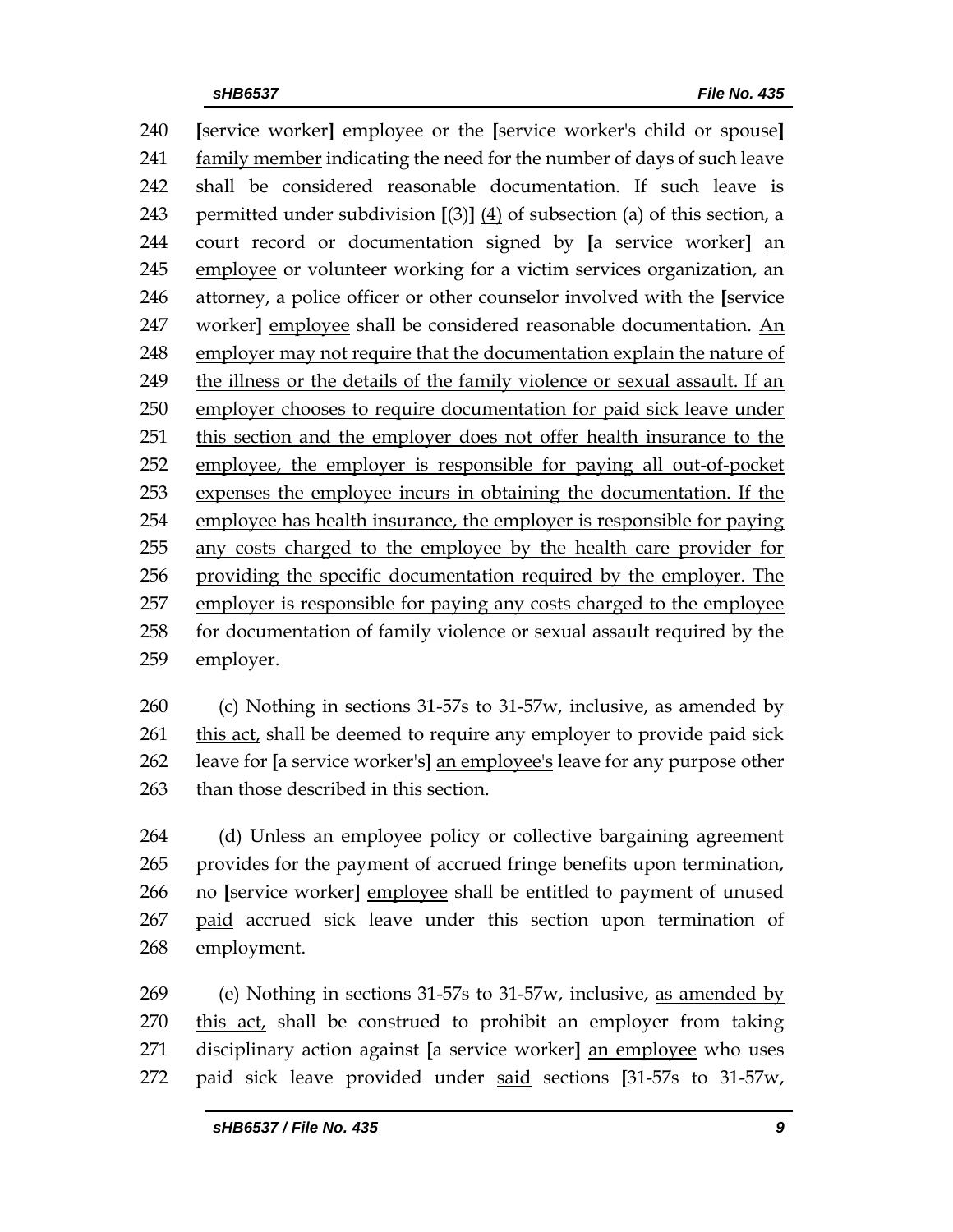inclusive,**]** for purposes other than those described in this section.

 Sec. 4. Section 31-57u of the general statutes is repealed and the following is substituted in lieu thereof (*Effective July 1, 2021*):

 (a) Nothing in sections 31-57s to 31-57w, inclusive, as amended by 277 this act, shall be construed to (1) prevent employers from providing more paid sick leave than is required under said sections, **[**31-57s to 31- 57w, inclusive,**]** (2) diminish any rights provided to any employee **[**or service worker**]** under a collective bargaining agreement, or (3) preempt or override the terms of any collective bargaining agreement effective prior to January 1, 2012.

 (b) Nothing in sections 31-57s to 31-57w, inclusive, as amended by this act, shall be construed to prohibit an employer (1) from establishing a policy whereby **[**a service worker**]** an employee may donate unused accrued paid sick leave to another **[**service worker**]** employee, and (2) who provides more paid sick leave than is required under sections 31- 57s to 31-57w, inclusive, as amended by this act, for the purposes described in subdivision (1) of subsection (a) of section 31-57t, as amended by this act, from limiting the amount of such leave **[**a service worker**]** an employee may use for other purposes.

 (c) Any termination of **[**a service worker's**]** an employee's employment by an employer, whether voluntary or involuntary, shall be construed as a break in service. Should any **[**service worker**]** employee subsequently be rehired by the employer following a break in service, the **[**service worker**]** employee shall (1) begin to accrue sick leave **[**in accordance with section 31-57s**]** immediately upon rehire, and (2) shall **[**not**]** be entitled to any unused hours of paid sick leave that had been accrued prior to the **[**service worker's**]** employee's break in service. **[**unless agreed to by the employer.**]**

 Sec. 5. Section 31-57v of the general statutes is repealed and the following is substituted in lieu thereof (*Effective July 1, 2021*):

(a) No employer shall take retaliatory personnel action or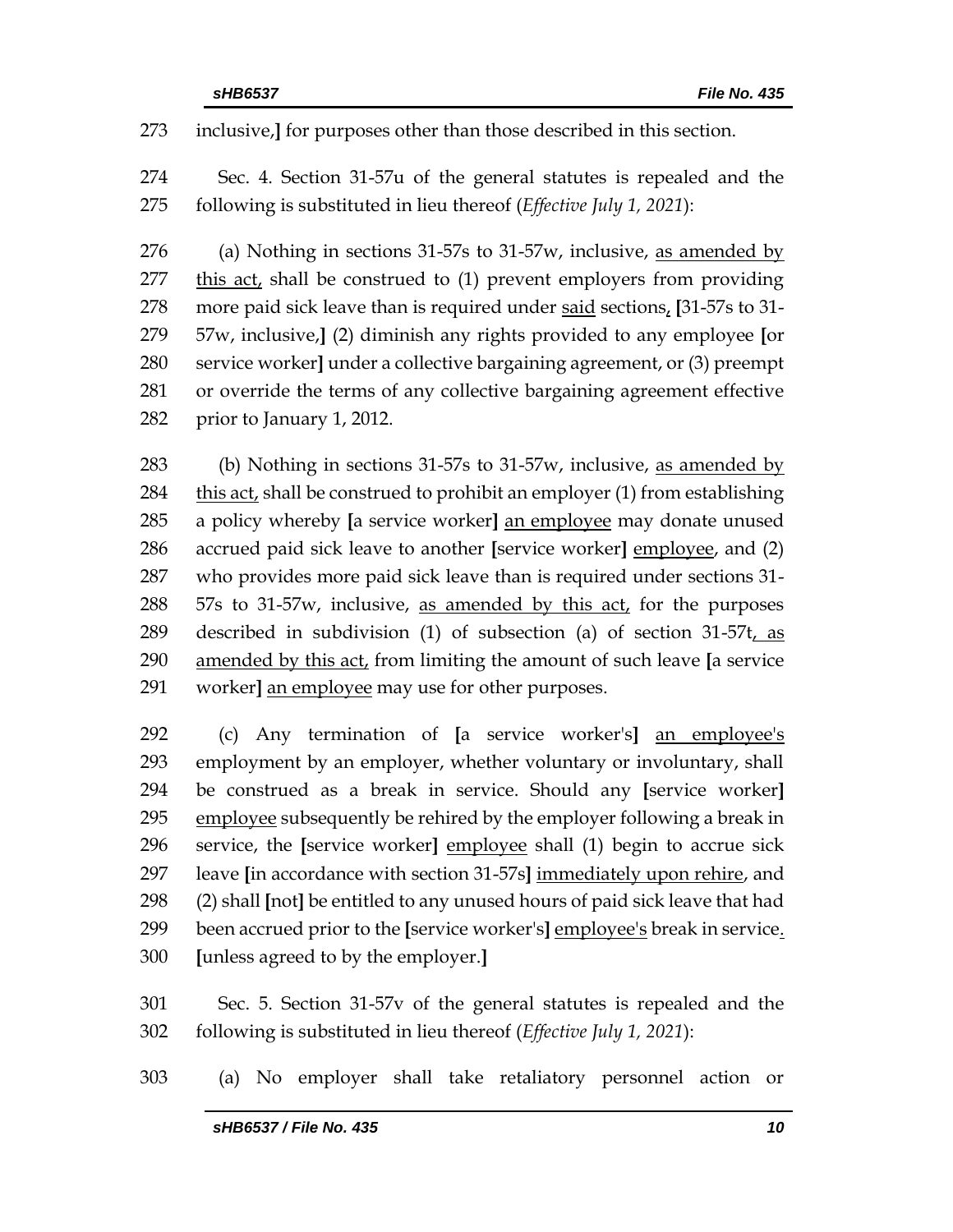discriminate against an employee because the employee (1) requests or uses paid sick leave either in accordance with sections 31-57s and 31-57t, as amended by this act, or in accordance with the employer's own paid sick leave policy, as the case may be, or (2) files a complaint with the Labor Commissioner alleging the employer's violation of sections 31-57s 309 to 31-57*w*, inclusive, as amended by this act.

 (b) The Labor Commissioner shall advise any employee who (1) is covered by a collective bargaining agreement that provides for paid sick days, and (2) files a complaint pursuant to subsection (a) of this section of his or her right to pursue a grievance with his or her collective bargaining agent.

 (c) Any employee aggrieved by a violation of the provisions of 316 sections 31-57s to 31-57w, inclusive, as amended by this act, may file a complaint with the Labor Commissioner. Upon receipt of any such complaint, said commissioner may hold a hearing. After the hearing, any employer who is found by the Labor Commissioner, by a preponderance of the evidence, to have violated the provisions of subsection (a) of this section shall be liable to the Labor Department for a civil penalty of five hundred dollars for each violation. Any employer who is found by the Labor Commissioner, by a preponderance of the evidence, to have violated the provisions of sections 31-57s to 31-57u, inclusive, as amended by this act, or section 31-57w, as amended by this act, shall be liable to the Labor Department for a civil penalty of up to one hundred dollars for each violation. The Labor Commissioner may award the employee all appropriate relief, including the payment for used paid sick leave, rehiring or reinstatement to the employee's previous job, payment of back wages and reestablishment of employee benefits to which the employee otherwise would have been eligible if the employee had not been subject to such retaliatory personnel action or discriminated against. Any party aggrieved by the decision of the commissioner may appeal the decision to the Superior Court in accordance with the provisions of chapter 54.

#### (d) The Labor Commissioner, the Attorney General or any person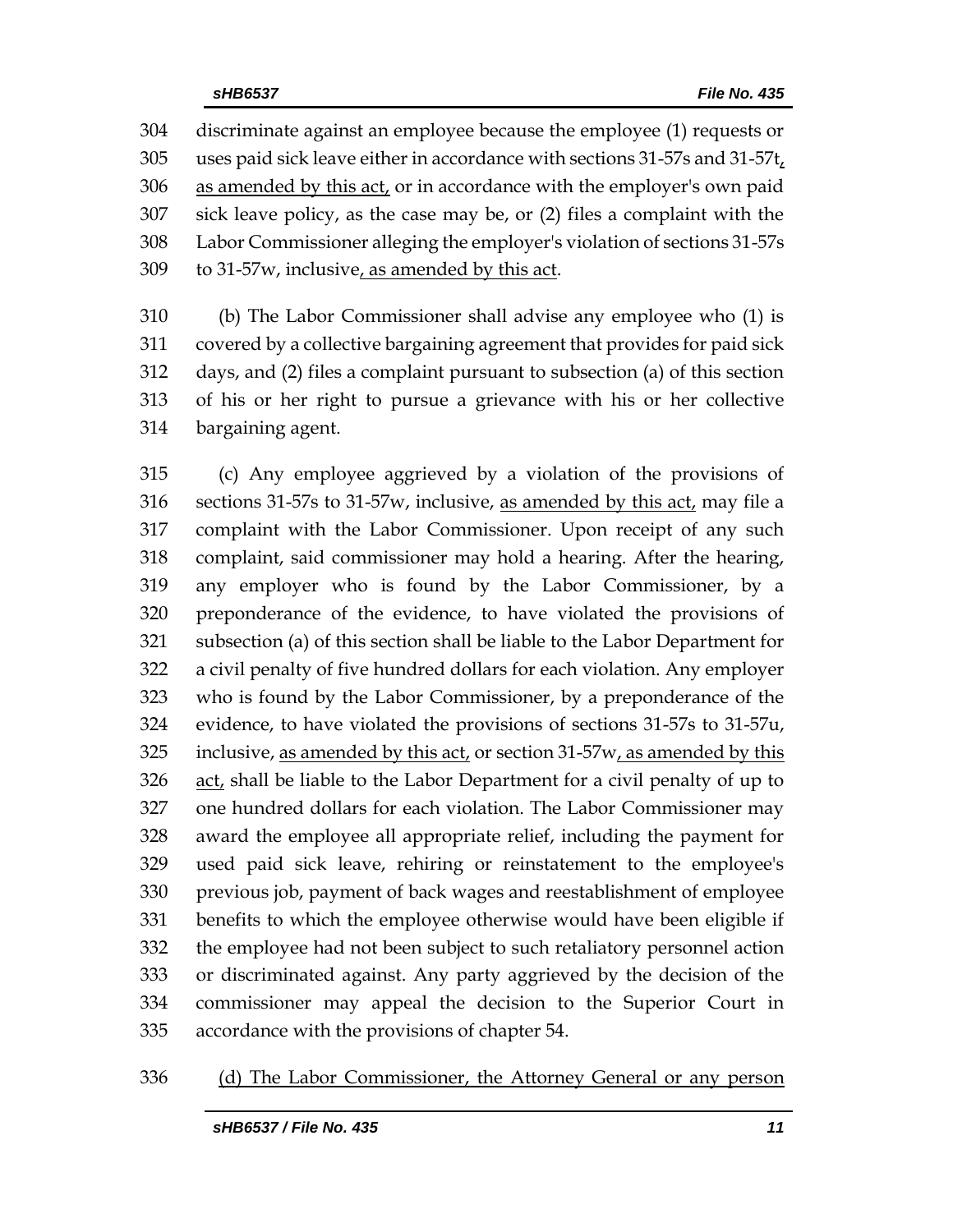aggrieved by a violation of any provision of sections 31-57s to 31-57w, inclusive, as amended by this act, or any entity a member of which is aggrieved by a violation of said sections, may bring a civil action in a court of competent jurisdiction against an employer violating any of said sections. Such action may be brought by a person aggrieved by violation of this section without first filing an administrative complaint. **[**(d)**]** (e) The Labor Commissioner shall administer this section within available appropriations. Sec. 6. Section 31-57w of the general statutes is repealed and the following is substituted in lieu thereof (*Effective July 1, 2021*): (a) Each employer subject to the provisions of section 31-57s, as amended by this act, shall, at the time of hiring, provide notice to each **[**service worker**]** employee (1) of the entitlement to sick leave for **[**service workers**]** employees, the amount of sick leave provided to **[**service workers**]** employees and the terms under which sick leave may be used, (2) that retaliation by the employer against the **[**service worker**]** employee for requesting or using sick leave for which the **[**service worker**]** employee is eligible is prohibited, and (3) that the **[**service worker**]** employee has a right to file a complaint with the Labor Commissioner for any violation of this section and of sections 31-57s to 31-57v, inclusive, as amended by this act. Employers **[**may**]** shall comply with the provisions of this section by (A) providing written notice to each individual employee not later than January 1, 2022, or at the time of hire, whichever is later, and (B) displaying a poster in a conspicuous place, accessible to **[**service workers**]** employees, at the employer's place of business that contains the information required by this section in both English and Spanish, except that in cases where the employer does not maintain a physical workplace or an employee teleworks or performs

 work through a web-based or application-based platform, notification shall be sent via electronic communication or a conspicuous posting on a web-based or application-based platform. The Labor Commissioner **[**may adopt regulations, in accordance with chapter 54, to establish additional requirements concerning the means by which employers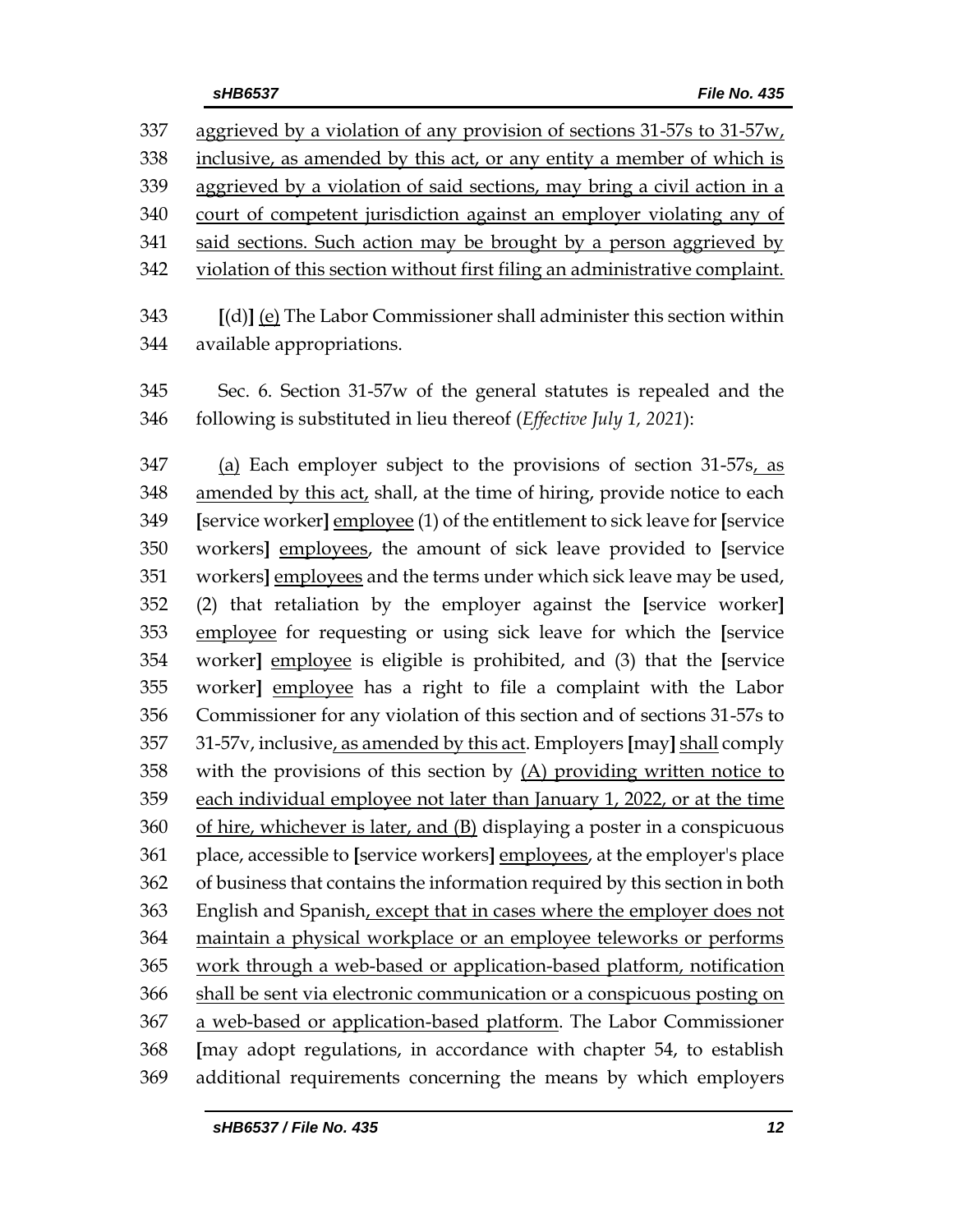shall provide such notice. The Labor Commissioner shall administer this section within available appropriations.**]** shall provide such posters and model written notices to all employers. Employers shall include in the record of hours worked, wages earned and deductions required by section 31-13a the number of hours, if any, of paid sick leave accrued or received by the employee and the number of hours of paid sick leave used by the employee in the calendar year. (b) Employers shall retain records documenting hours worked by employees and paid sick leave taken by employees for a period of three years and shall allow the Labor Commissioner access to such records, with appropriate notice and at a mutually agreeable time, to monitor compliance with the requirements of this section. When an issue arises as to an employee's entitlement to paid sick leave under this section, if the employer does not maintain or retain adequate records documenting hours worked by the employee and paid sick leave taken by the employee or does not allow reasonable access to such records, it shall be presumed that the employer has violated this section, absent clear and convincing evidence otherwise. (c) The Labor Commissioner may coordinate implementation and enforcement of this section and sections 31-57s to 31-57v, inclusive, as amended by this act, and shall adopt regulations in accordance with the provisions of chapter 54 to implement the provisions of said sections.

 (d) The Labor Commissioner may develop and implement a multilingual outreach program to inform employees, parents and persons who are under the care of a health care provider about the availability of paid sick leave. Such program shall include the distribution of notices and other written materials in English and Spanish and any language that is the first language spoken by not less than five per cent of the state's population to all child care and elder care providers, domestic violence shelters, schools, hospitals, community health centers and other health care providers.

 (e) The Labor Commissioner shall administer this section within available appropriations.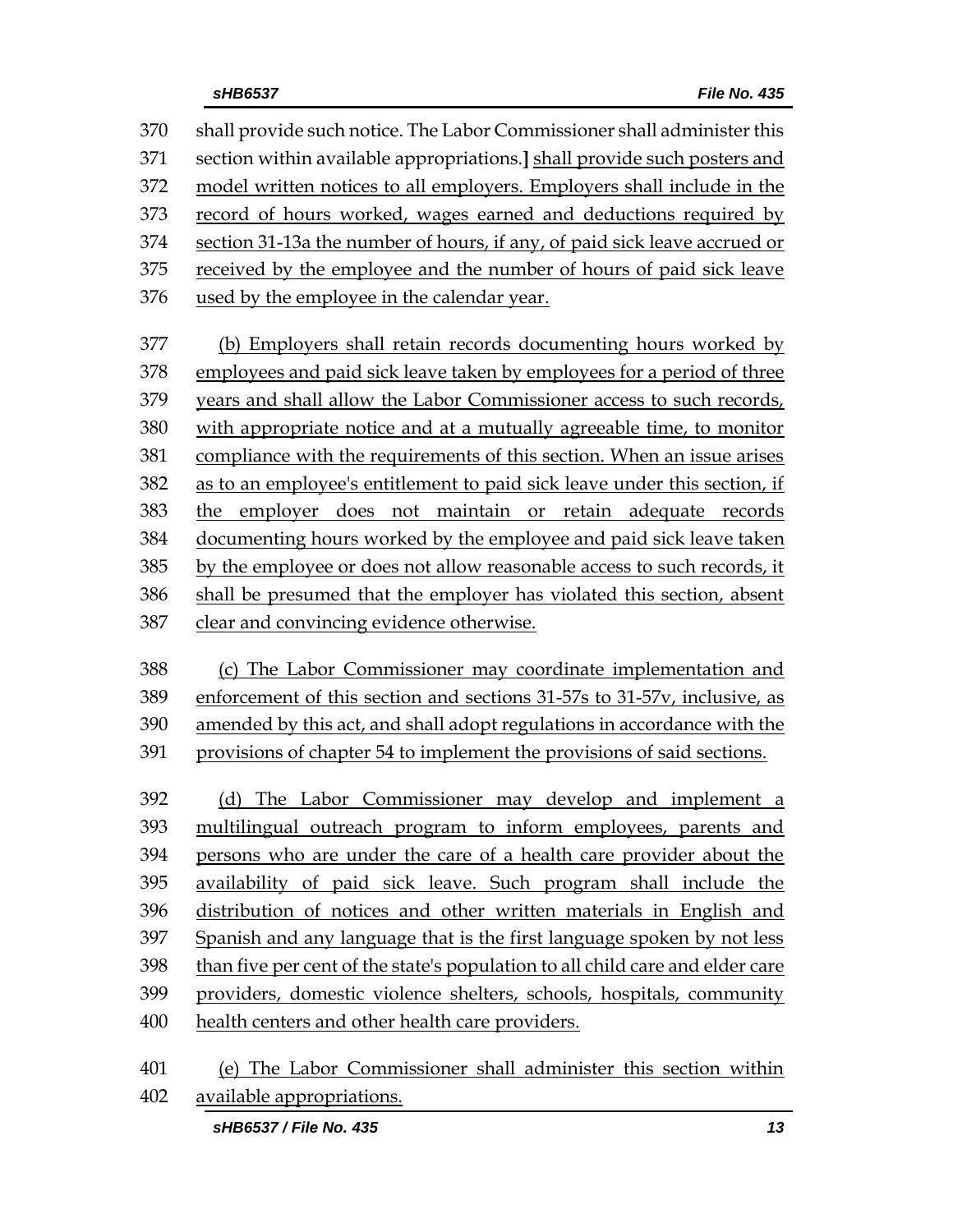Sec. 7. (NEW) (*Effective from passage*) As used in this section and sections 8 to 12, inclusive, of this act:

 (1) "Child" means a biological, adopted or foster child, stepchild, or legal ward, of an employee, or a child of a person standing in loco parentis to an employee, or an individual to whom the employee stood in loco parentis when the individual was a minor child;

 (2) "COVID-19" means the respiratory disease designated by the World Health Organization on February 11, 2020, as coronavirus 2019, and any related mutation thereof recognized by the World Health Organization as a communicable respiratory disease;

 (3) "Employee" means an individual engaged in service to an employer in the business of the employer;

 (4) "Employer" means any person, firm, business, educational institution, nonprofit organization, corporation, limited liability company or other entity, except that the Personal Care Attendant Workforce Council established under section 17b-706a of the general statutes shall act on behalf of the employer of all personal care attendants, as defined in section 17b-706 of the general statutes. "Employer" does not include the federal government;

 (5) "Family member" means (A) the employee's spouse, as defined in section 31-51kk of the general statutes, child, parent, grandparent, grandchild or sibling, whether related to the employee by blood, marriage, adoption or foster care, or (B) an individual related to the employee by blood or affinity whose close association with the employee is the equivalent of those family relationships;

 (6) "Parent" means a biological parent, foster parent, adoptive parent, stepparent, parent-in-law of the employee or legal guardian of an employee or an employee's spouse, an individual standing in loco parentis to an employee, or an individual who stood in loco parentis to the employee when the employee was a minor child; and

*sHB6537 / File No. 435 14* (7) "Retaliatory personnel action" means any termination,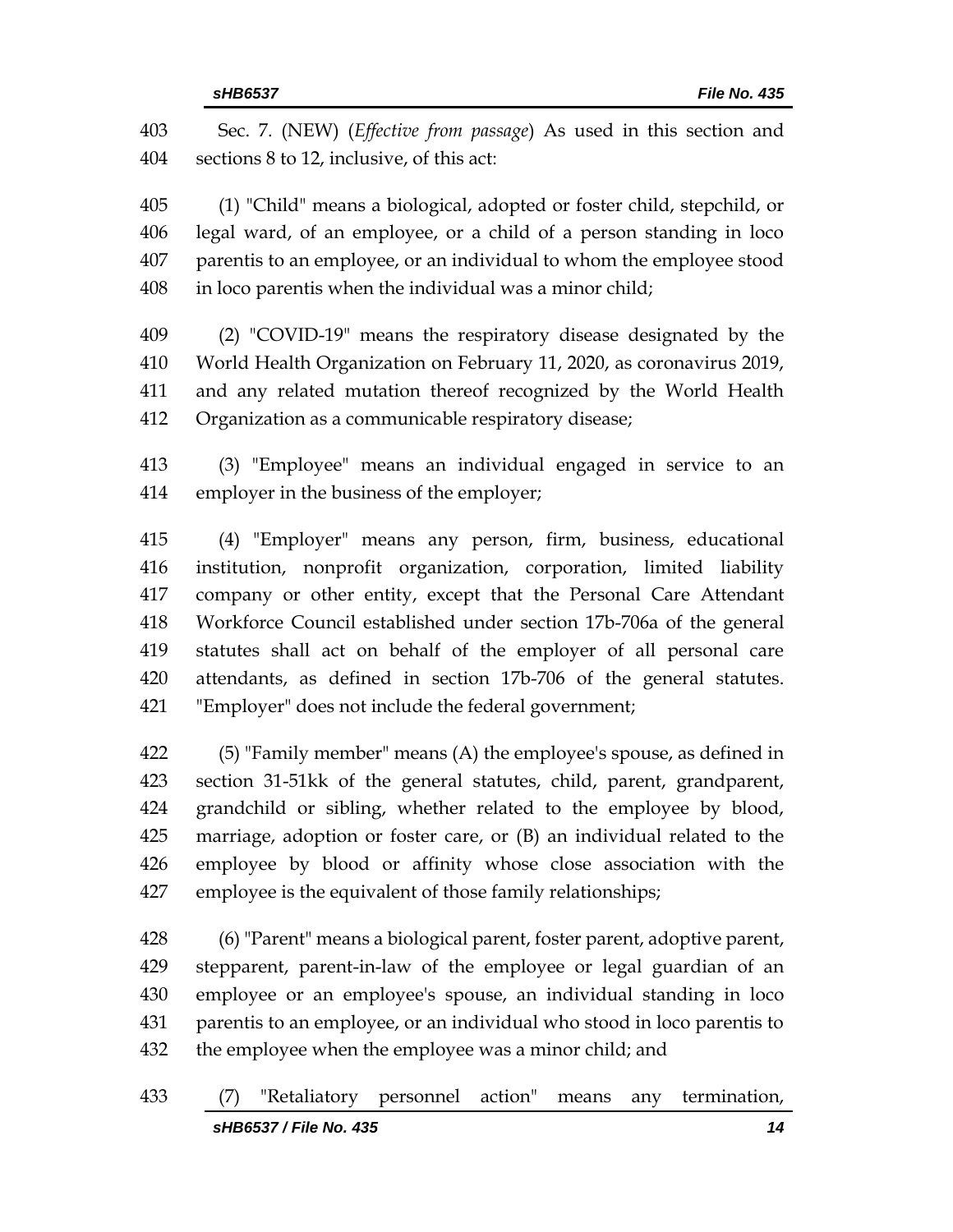suspension, constructive discharge, demotion, unfavorable reassignment, refusal to promote, reduction of hours, disciplinary action or other adverse employment action taken by an employer against an employee.

 Sec. 8. (NEW) (*Effective from passage*) (a) (1) Each employer shall provide to each of its employees COVID-19 sick leave in addition to any paid sick leave provided by the employer pursuant to section 31-57s of the general statutes, as amended by this act. The COVID-19 sick leave shall be (A) in the amount of eighty hours for each employee who regularly works forty or more hours per week, or (B) equal to the amount of hours the employee is regularly scheduled to work or works in a two-week period, whichever is greater, for each employee who regularly works less than forty hours per week.

 (2) An employee exempt from overtime requirements under 29 USC 213(a)(1), as amended from time to time, shall be assumed to work forty hours per week for purposes of calculating COVID-19 sick leave, unless such employee regularly works less than forty hours per week, in which case the COVID-19 sick leave shall be provided based upon the number of hours regularly worked per week. An employee who regularly works less than forty hours per week, but whose number of work hours varies from week to week, shall be provided COVID-19 sick leave using the average number of hours per week the employee was scheduled to work in the six-month period immediately preceding the date on which the employee utilizes COVID-19 sick leave, including the hours of any leave taken by the employee, except that if the employee did not work over such period, the average shall be the reasonable expectation of the employee, at the time the employee was hired, of the average number of hours per week the employee would be regularly scheduled to work.

 (b) COVID-19 sick leave shall be provided one time to each employee and shall be immediately available for use for any of the purposes described in subsection (c) of this section beginning on the effective date of this section, regardless of how long such employee has been employed by the employer. An employee shall be entitled to use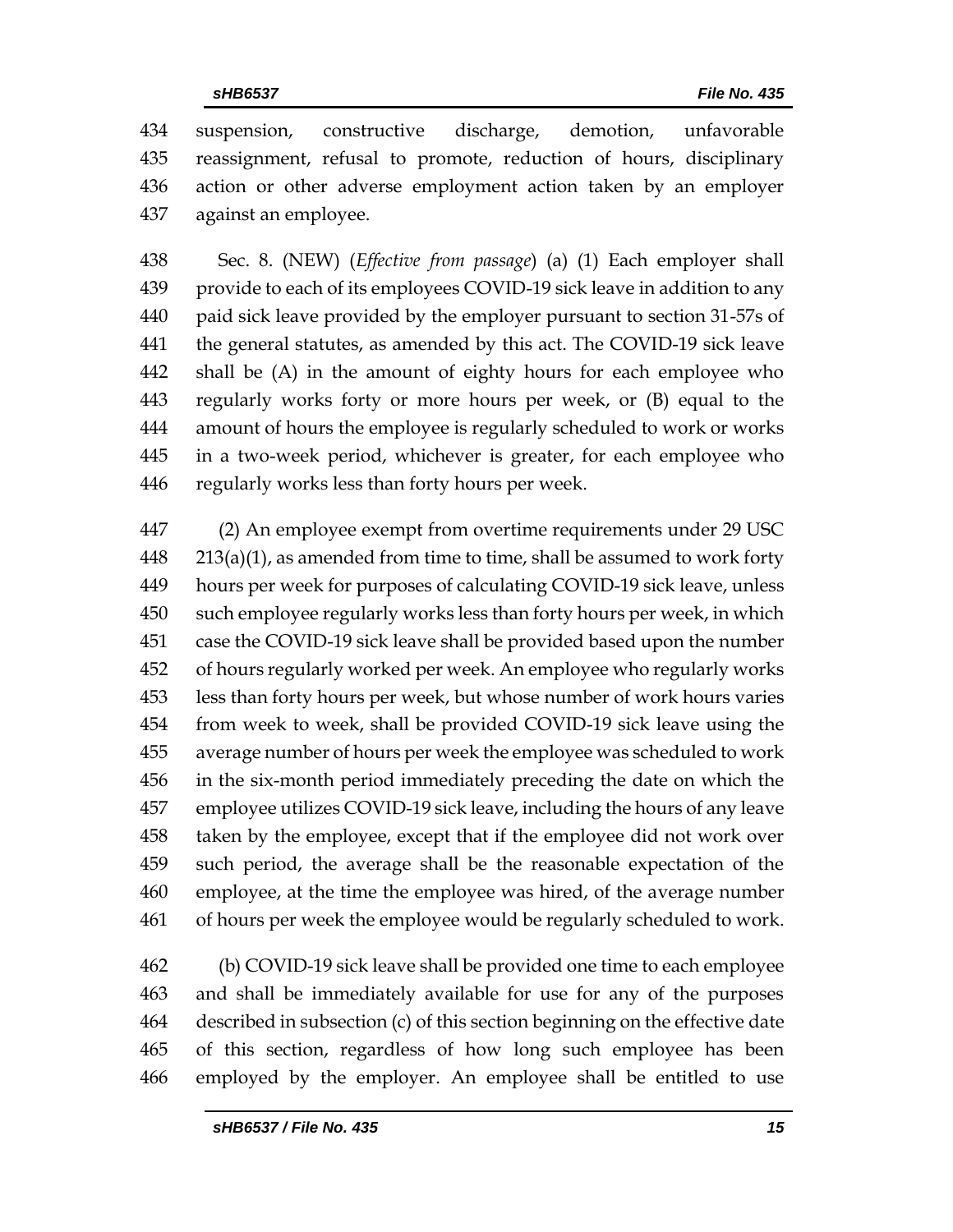COVID-19 sick leave retroactively starting on March 10, 2020, until four weeks after the expiration of the public health and civil preparedness emergencies declared by the Governor on March 10, 2020, or any extension of such declarations.

 (c) An employee shall be entitled to take COVID-19 sick leave when the employee is unable to perform the functions of the job of such employee, including through telework, due to any of the following reasons related to COVID-19:

 (1) The employee's need to: (A) Self-isolate and care for oneself because the employee has been diagnosed with COVID-19 or is experiencing symptoms of COVID-19; (B) seek preventive care concerning COVID-19; or (C) seek or obtain medical diagnosis, care or treatment if experiencing symptoms of COVID-19;

 (2) The employee's need to comply with an order or determination to self-isolate, on the basis that the employee's physical presence on the job or in the community would jeopardize the employee's health, the health of other employees or the health of an individual in the employee's household because of: (A) Possible exposure to COVID-19; or (B) the exhibition of symptoms of COVID-19, regardless of whether the employee has been diagnosed with COVID-19;

 (3) The employee's need to care for a family member who is: (A) Self- isolating, seeking preventive care or seeking or obtaining medical diagnosis, care or treatment for the purposes described in subdivision (1) of this subsection; or (B) self-isolating due to an order or determination as described in subdivision (2) of this subsection;

 (4) The employee's inability to work or telework because the employee is: (A) Prohibited from working by the employer due to health concerns related to the potential transmission of COVID-19; or (B) subject to an individual or general local, state or federal quarantine or isolation order, including a shelter-in-place or stay-at-home order, related to COVID-19;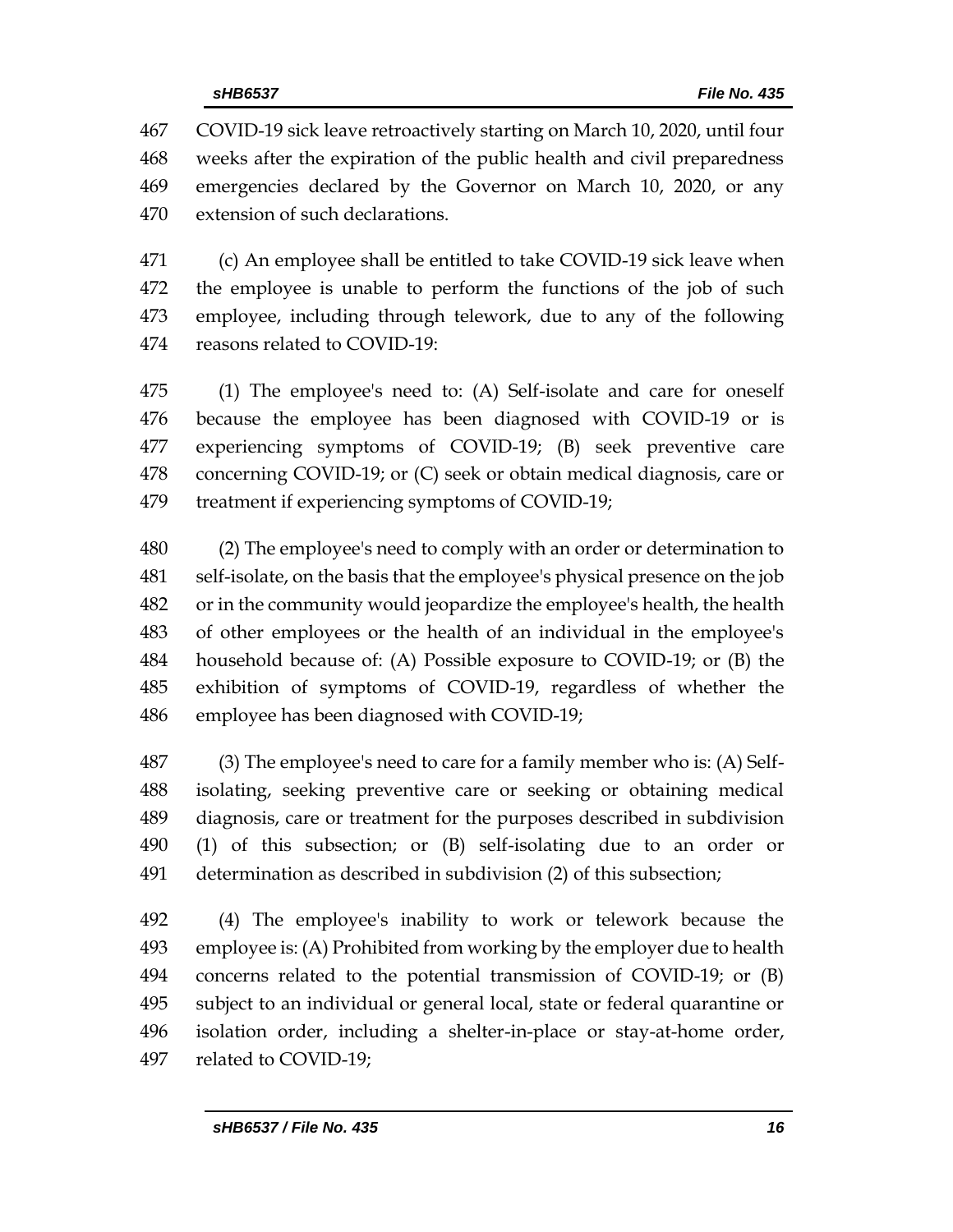(5) The employee's need to care for a family member when the care provider of such family member is unavailable due to COVID-19 or if the family member's school or place of care has been closed by a local, state or federal public official or at the discretion of the school or place of care, due to COVID-19, including if a school or place of care: (A) Is physically closed but providing virtual learning instruction; (B) requires or makes optional virtual learning instruction; or (C) requires or makes available a hybrid of in-person and virtual learning instruction models; or

 (6) The employee's inability to work because the employee has a health condition that may increase susceptibility to or risk of COVID-19, including, but not limited to, age, heart disease, asthma, lung disease, diabetes, kidney disease or a weakened immune system.

 (d) An order or determination pursuant to subdivision (2) of subsection (c) of this section or subparagraph (B) of subdivision (3) of subsection (c) of this section shall be made by a local, state or federal public official, a health authority having jurisdiction, a health care provider or the employer of the employee or the employee's family member. Such order or determination need not be specific to such employee or family member.

 (e) Each employer shall pay each employee for COVID-19 sick leave at a pay rate equal to the greater of (1) the normal hourly wage for that employee, or (2) the minimum fair wage rate under section 31-58 of the general statutes in effect for the pay period during which the employee used COVID-19 sick leave. For any employee whose hourly wage varies depending on the work performed by the employee, "normal hourly wage" means the average hourly wage of the employee in the pay period prior to the one in which the employee uses COVID-19 sick leave.

 (f) The employee shall provide advance notice to the employer of the need for COVID-19 sick leave as soon as practicable only when the need for COVID-19 sick leave is foreseeable and the employer's place of business has not been closed.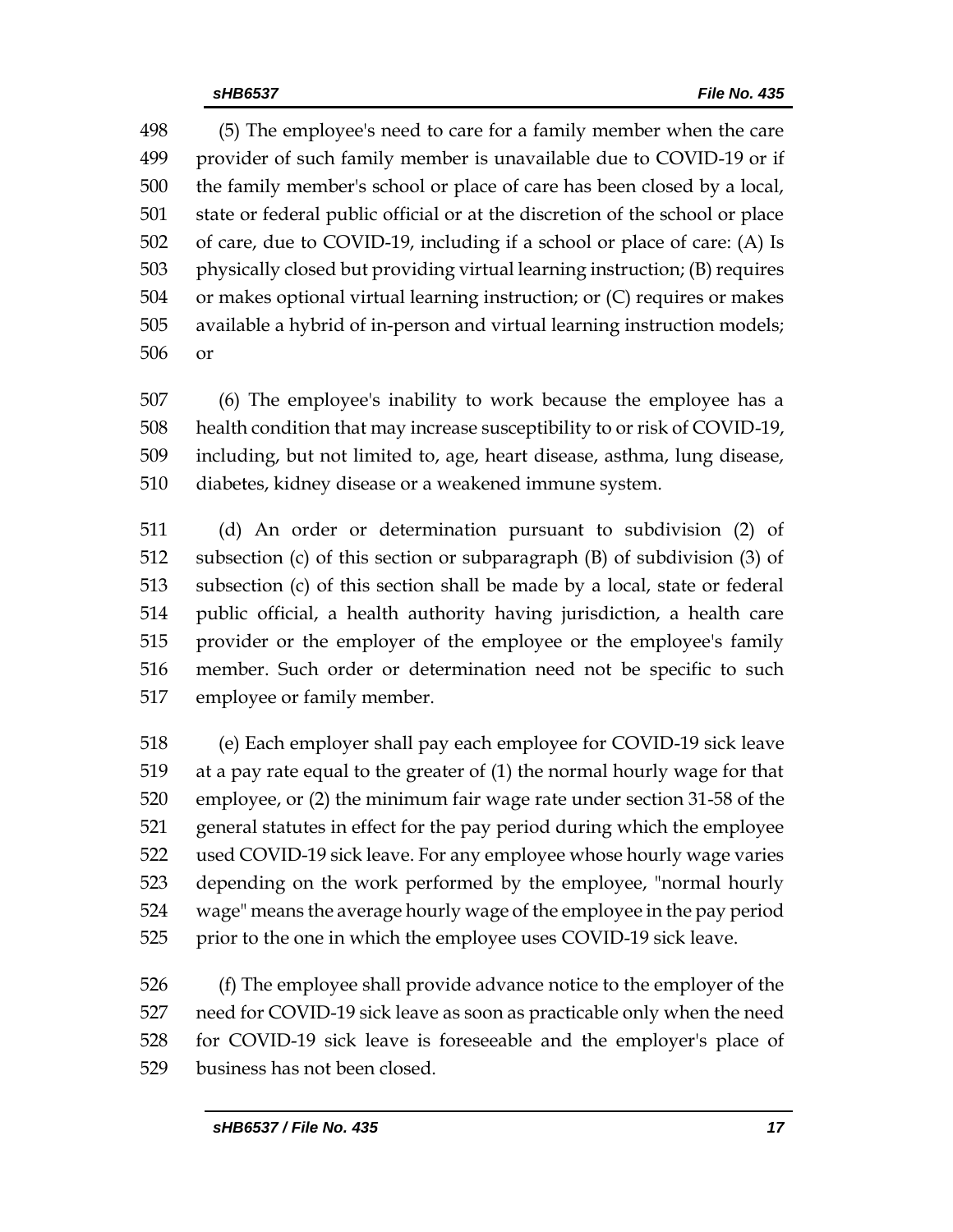(g) Notwithstanding any provision of sections 7 to 12, inclusive, of this act, no documentation from an employee shall be required by an employer for COVID-19 sick leave.

 (h) If an employee is transferred to a separate division, entity or location, but remains employed by the same employer, the employee shall retain and be entitled to use all COVID-19 sick leave the employee accrued or received in accordance with the provisions of sections 20 to 25, inclusive, of this act, at the prior division, entity or location. If a different employer succeeds or takes the place of an existing employer, each employee of the original employer who remains employed by the successor employer shall retain and be entitled to use all COVID-19 sick leave the employee accrued or received in accordance with the provisions of sections 20 to 25, inclusive, of this act, while employed by the original employer.

 (i) An employer shall not require, as a condition of an employee's taking COVID-19 sick leave, that the employee search for or find a replacement worker to cover the hours during which the employee is using COVID-19 sick leave.

 Sec. 9. (NEW) (*Effective from passage*) (a) Nothing in sections 7 to 12, inclusive, of this act shall be construed to: (1) Discourage or prohibit an employer from the adoption or retention of a COVID-19 sick leave, paid sick leave or other paid leave policy more generous than the one required pursuant to section 8 of this act, including providing more leave than required under said section; (2) diminish any rights provided to any employee under a collective bargaining agreement; or (3) prohibit an employer from establishing a policy whereby an employee may donate unused COVID-19 sick leave to another employee.

 (b) An employee may first use the COVID-19 sick leave provided under section 8 of this act prior to using sick leave under section 31-57t of the general statutes, as amended by this act. An employer may not require an employee to use other paid leave provided by the employer to the employee before the employee uses the COVID-19 sick leave.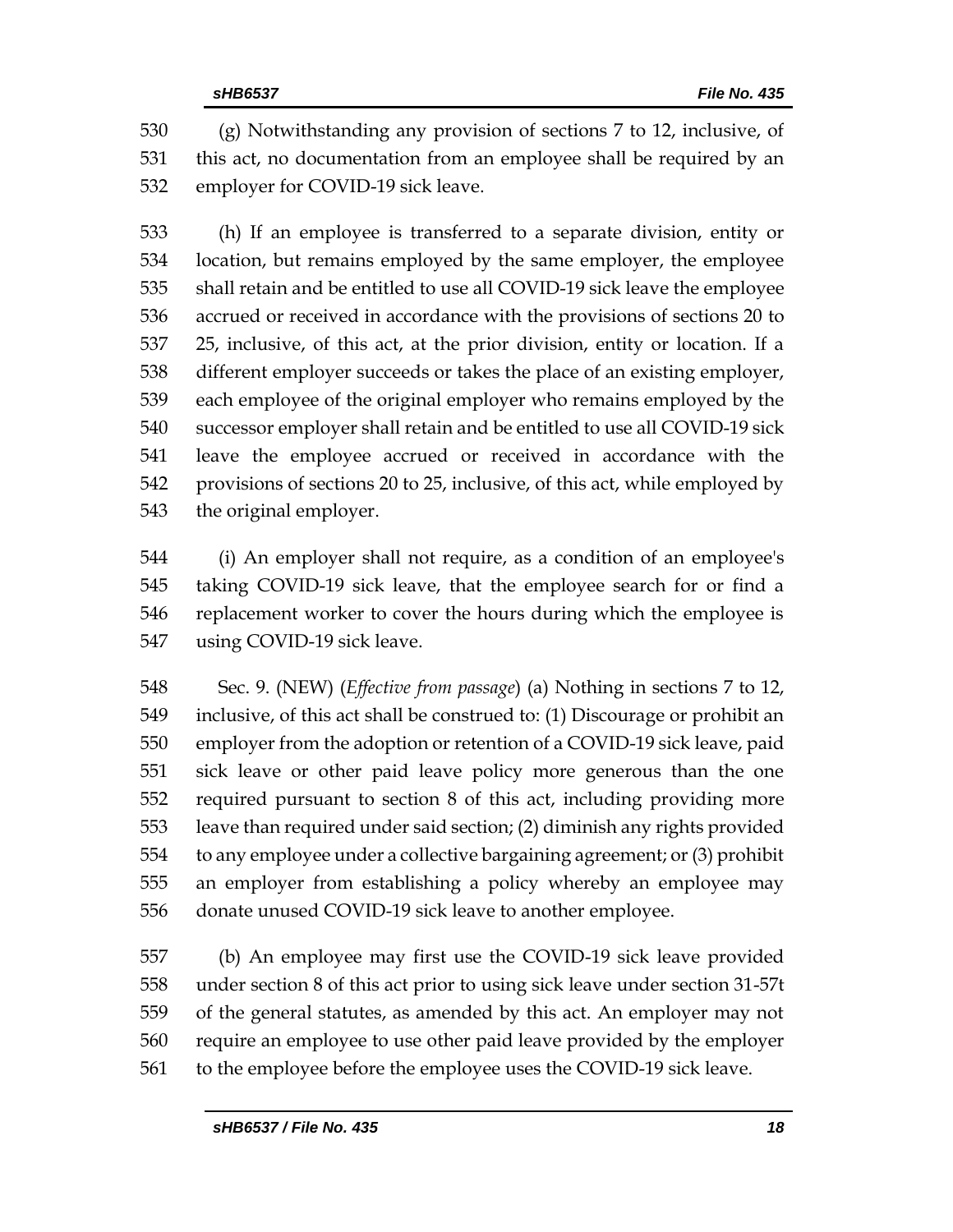Sec. 10. (NEW) (*Effective from passage*) (a) It shall be unlawful for an employer or any other person to interfere with, restrain or deny the exercise of, or the attempt to exercise, any right protected under sections 7 to 12, inclusive, of this act. No employer shall take retaliatory personnel action or discriminate against an employee because the employee (1) requests or uses COVID-19 sick leave in accordance with the provisions of sections 7 to 12, inclusive, of this act, or (2) files a complaint with the Labor Commissioner alleging the employer's violation of any provision of said sections.

 (b) The Labor Commissioner shall advise any employee who (1) is covered by a collective bargaining agreement that provides for COVID- 19 sick leave, and (2) files a complaint pursuant to subsection (a) of this section of the employee's right to pursue a grievance with his or her collective bargaining agent.

 (c) Any employee aggrieved by a violation of any provision of sections 7 to 12, inclusive, of this act, may file a complaint with the Labor Commissioner. Upon receipt of any such complaint, the Labor Commissioner may hold a hearing. After the hearing, any employer who is found by the Labor Commissioner, by a preponderance of the evidence, to have violated any provision of this section shall be liable to the Labor Department for a civil penalty in an amount consistent with the penalties provided in section 31-57v of the general statutes, as amended by this act. The Labor Commissioner may award the employee appropriate relief consistent with the provisions of section 31-57v of the general statutes, as amended by this act. Any party aggrieved by the decision of the Labor Commissioner may appeal the decision to the Superior Court in accordance with the provisions of section 4-183 of the general statutes.

 (d) Any person aggrieved by a violation of any provision of sections 7 to 12, inclusive, of this act, the Labor Commissioner, the Attorney General or any entity a member of which is aggrieved by a violation of any provision of sections 7 to 12, inclusive, of this act, may bring a civil action in a court of competent jurisdiction against the employer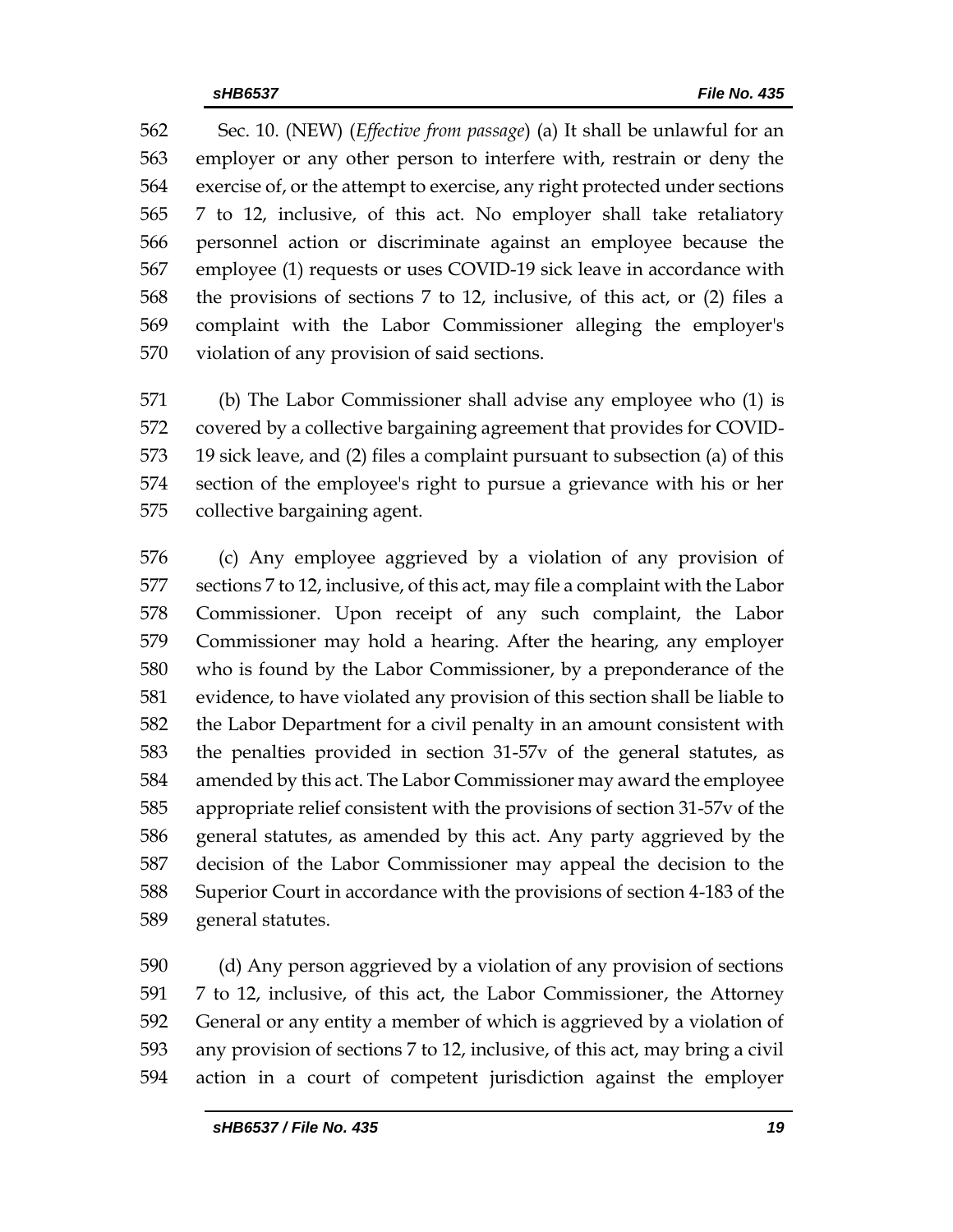violating said sections. Such action may be brought by a person aggrieved by a violation of this section without first filing an administrative complaint.

 (e) The Labor Commissioner shall administer this section within available appropriations.

 Sec. 11. (NEW) (*Effective from passage*) (a) Each employer subject to the provisions of sections 7 to 12, inclusive, of this act shall, at the time of hiring or not later than fourteen days after the effective date of this section, whichever is later, provide written notice to each employee (1) of the entitlement to COVID-19 sick leave, the amount of COVID-19 sick leave provided and the terms under which COVID-19 sick leave may be used, (2) that retaliatory personnel actions by the employer are prohibited, and (3) of the right to file a complaint with the Labor Commissioner or file a civil action for any violation of sections 7 to 12, inclusive, of this act. Each employer shall also display a poster in a conspicuous place, accessible to employees, at the employer's place of business that contains the information required by this section in both English and Spanish provided in cases where the employer does not maintain a physical workplace, or an employee teleworks or performs work through a web-based or application-based platform, notification shall be sent via electronic communication or a conspicuous posting in the web-based or application-based platform. The Labor Commissioner shall provide such posters and model written notices to all employers. Additionally, employers shall include in the record of hours worked, wages earned and deductions required by section 31-13a of the general statutes, the number of hours, if any, of COVID-19 sick leave received by each employee, as well as any use of COVID-19 sick leave in the calendar year.

 (b) Employers shall retain records documenting hours worked by employees and COVID-19 sick leave taken by employees, for a period of three years, and shall allow the Labor Commissioner access to such records, with appropriate notice and at a mutually agreeable time, to monitor compliance with the requirements of this section. When an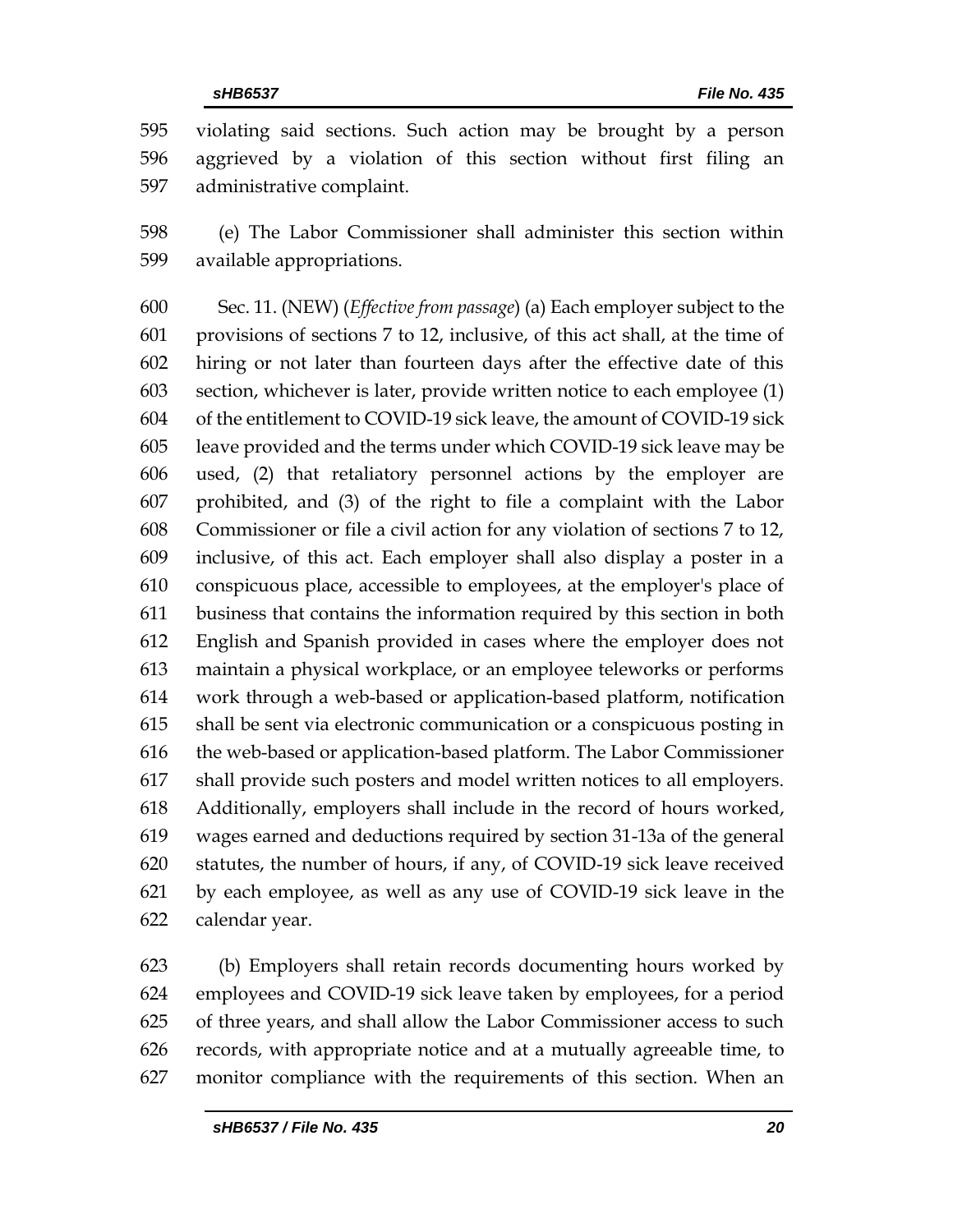issue arises as to an employee's entitlement to COVID-19 sick leave under this section, if the employer does not maintain or retain adequate records documenting hours worked by the employee and COVID-19 sick leave taken by the employee, or does not allow reasonable access to such records, it shall be presumed that the employer has violated this section absent clear and convincing evidence otherwise.

 (c) The Labor Commissioner may coordinate implementation and enforcement of sections 7 to 12, inclusive, of this act and shall adopt regulations, in accordance with the provisions of chapter 54 of the general statutes, for such purposes.

 (d) The Labor Commissioner may develop and implement a multilingual outreach program to inform employees, parents and persons who are under the care of a health care provider about the availability of COVID-19 sick leave. This program may include the development of notices and other written materials in English and in other languages. The Labor Commissioner shall administer this section within available appropriations.

 Sec. 12. (NEW) (*Effective from passage*) Unless required by law, an employer shall not require disclosure of the details of an employee's or an employee's family member's health information as a condition for providing COVID-19 sick leave under sections 7 to 12, inclusive, of this act. If an employer possesses health information about an employee or an employee's family member, such information shall be treated as confidential and not disclosed except to such employee or with the permission of such employee.

 Sec. 13. Subsection (a) of section 31-397 of the general statutes is repealed and the following is substituted in lieu thereof (*Effective October 1, 2021*):

 (a) The Labor Commissioner, in consultation with the Commissioner of Public Health, shall encourage the development of occupational health clinics by making grants-in-aid to public and nonprofit organizations. Such grants-in-aid shall be used to facilitate the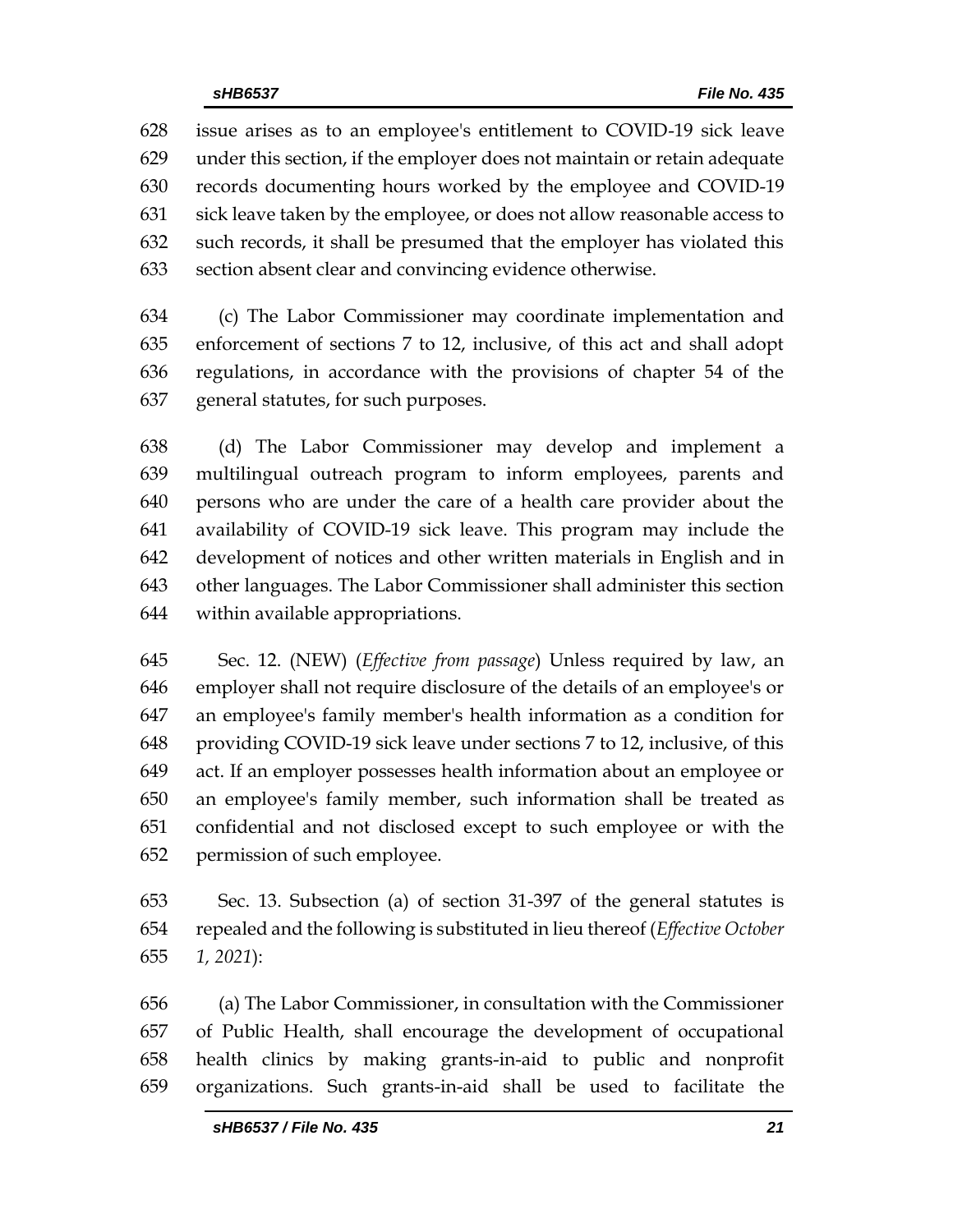development and operation of such clinics, including, but not limited to, preproject development, site acquisition, development, improvement and operating expenses. Such grants-in-aid may be used for activities involved in occupational disease evaluation, treatment and prevention, particularly when such activities are not compensated by other sources. Priority for such grants-in-aid may be given to organizations providing services for working age populations, including, but not limited to, migrant and contingent workers, where health disparities or work structure interfere with the provision of occupational health care services. Such grants-in-aid shall not be used to compensate any occupational health clinic for any activities that utilize commercial services or involve grants or contracts received from an outside party. The commissioner shall consult with the Occupational Health Clinics Advisory Board prior to making any such grant. For purposes of this subsection, "contingent worker" means an individual whose employment is of a temporary and sporadic nature and may include, but not be limited to, (1) an agricultural worker, (2) an independent contractor, as defined in section 36a-485, or **[**a day or temporary worker, as defined in section 31-57r**]** (3) an individual who performs work for 679 another on  $(A)$  a per diem basis, or  $(B)$  an occasional or irregular basis for only the time required to complete such work, whether such individual is paid by the person for whom such work is performed or by an employment agency or temporary help service, as defined in section 31-129.

This act shall take effect as follows and shall amend the following sections: Section 1 *July 1, 2021* 31-57r Sec. 2 *July 1, 2021* 31-57s Sec. 3 *July 1, 2021* 31-57t Sec. 4 *July 1, 2021* 31-57u Sec. 5 *July 1, 2021* 31-57v Sec. 6 *July 1, 2021* 31-57w Sec. 7 *from passage* New section Sec. 8 *from passage* New section Sec. 9 *from passage* New section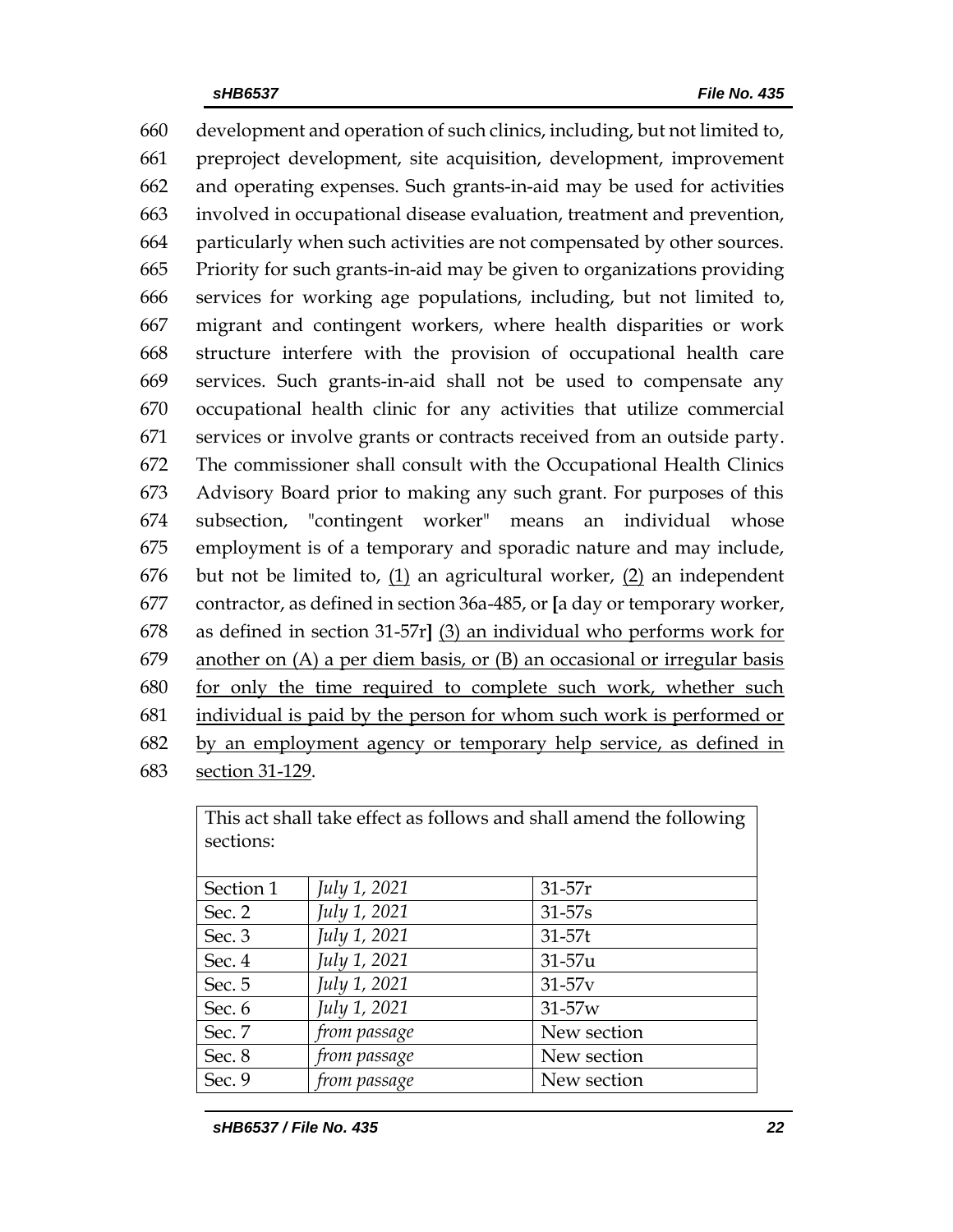| Sec. 10 | <i>from passage</i> | New section |
|---------|---------------------|-------------|
| Sec. 11 | <i>from passage</i> | New section |
| Sec. 12 | <i>from passage</i> | New section |
| Sec. 13 | October 1, 2021     | $31-397(a)$ |

### *Statement of Legislative Commissioners:*

In Section 1(1), "**[**of a service worker, or**]** or, in the alternative" was changed to "of **[**a service worker**]** an employee, or" for clarity; in Section 2(c), "subsections (a) and (b)" was changed to "**[**subsections**]** subsection (a) **[**and (b)**]**" for accuracy; in Section 2(e), "Section" and "of the Federal Fair Labor Standards Act" were deleted and "as amended from time to time" was added for accuracy and consistency with standard drafting conventions; Section 2(f) was rewritten for clarity, conciseness and consistency with standard drafting conventions; in Section 3(b), "**[**service worker's**]** employee's child or spouse" was changed to "**[**service worker's child or spouse**]** family member" for accuracy and consistency, "(3)" was changed to "[(3)]  $(4)$ " for accuracy, and "domestic violence, sexual assault, harassment or stalking" was changed to "family violence or sexual assault" for consistency; Section 5(d) was redesignated as Section 5(e) and Section 5(e) was redesignated as Section 5(d) for consistency; in Section 6(a), "individual" was moved from before "notice" to before "*employee*" for clarity, "six months after the effective date of this section" was changed to "January 1, 2022" for clarity and consistency with standard drafting conventions, "provided, however" was changed to "except" for accuracy and the last sentence was rewritten for clarity and consistency with standard drafting conventions; in Section 7, a definition of "COVID-19" was added for clarity and consistency and the definition of "employer" was rewritten for clarity and to conform with changes being made in Section 1; in Section  $8(a)(1)$ , "and 31-57t" was deleted for accuracy; in Section 8(a)(2), "provided" was changed to "except that" for accuracy; Section 8(b) was rewritten for accuracy and clarity; Section 8(h) was rewritten for clarity and conciseness; in Section 11(a) the last sentence was deleted to avoid redundancy; Section 11(c) was rewritten for consistency with standard drafting conventions; and Section 13 was added to conform with the changes being made in Section 1.

*LAB Joint Favorable Subst.*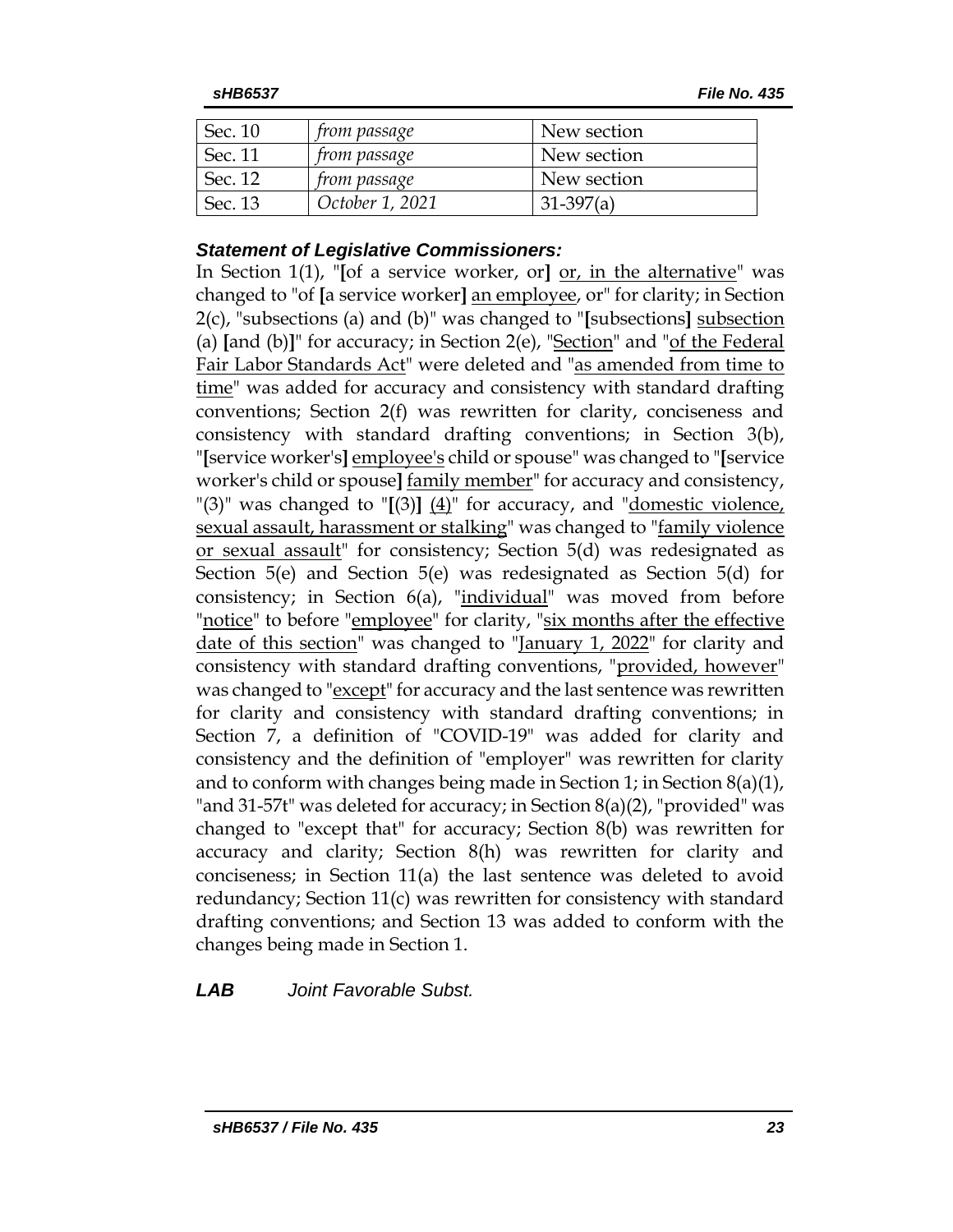*The following Fiscal Impact Statement and Bill Analysis are prepared for the benefit of the members of the General Assembly, solely for purposes of information, summarization and explanation and do not represent the intent of the General Assembly or either chamber thereof for any purpose. In general,*  fiscal impacts are based upon a variety of informational sources, including the analyst's professional *knowledge. Whenever applicable, agency data is consulted as part of the analysis, however final products do not necessarily reflect an assessment from any specific department.*

### *OFA Fiscal Note*

#### *State Impact:*

| <b>Agency Affected</b>      | <b>Fund-Effect</b> | FY 22 \$      | FY 23 \$      |  |  |
|-----------------------------|--------------------|---------------|---------------|--|--|
| Social Services, Dept.;     | GF - Cost          | At least 4.2  | At least 4.2  |  |  |
| Department of Developmental |                    | - 8.4 million | - 8.4 million |  |  |
| <b>Services</b>             |                    |               |               |  |  |
| Labor Dept.                 | GF - Cost          | 287,942       | 319,529       |  |  |
| State Comptroller - Fringe  | $GF - Cost$        | 114,955       | 127,588       |  |  |
| Benefits <sup>1</sup>       |                    |               |               |  |  |
| Social Services, Dept.;     | GF - Potential     | See Below     | See Below     |  |  |
| Department of Developmental | Revenue Loss       |               |               |  |  |
| <b>Services</b>             |                    |               |               |  |  |
| Noto: CE_Conorol Eund       |                    |               |               |  |  |

Note: GF=General Fund

#### *Municipal Impact:* None

#### *Explanation*

The bill, which expands the state's current paid sick leave law and establishes a new paid sick leave requirement for leave specifically related to COVID-19, results in: 1) a cost of at least \$4.2 million and up to \$8.4 million in each of FY 22 and FY 23, 2) a cost to the Department of Labor (DOL) of \$402,897 in FY 22 and \$447,117 in FY 23, and 3) a potential loss of federal revenue.

Expanding those covered under the paid sick leave law, as well as expanding the covered leave itself, results in an additional cost to the

 $\overline{a}$ 

 $1$ The fringe benefit costs for most state employees are budgeted centrally in accounts administered by the Comptroller. The estimated active employee fringe benefit cost associated with most personnel changes is 41.3% of payroll in FY 22 and FY 23.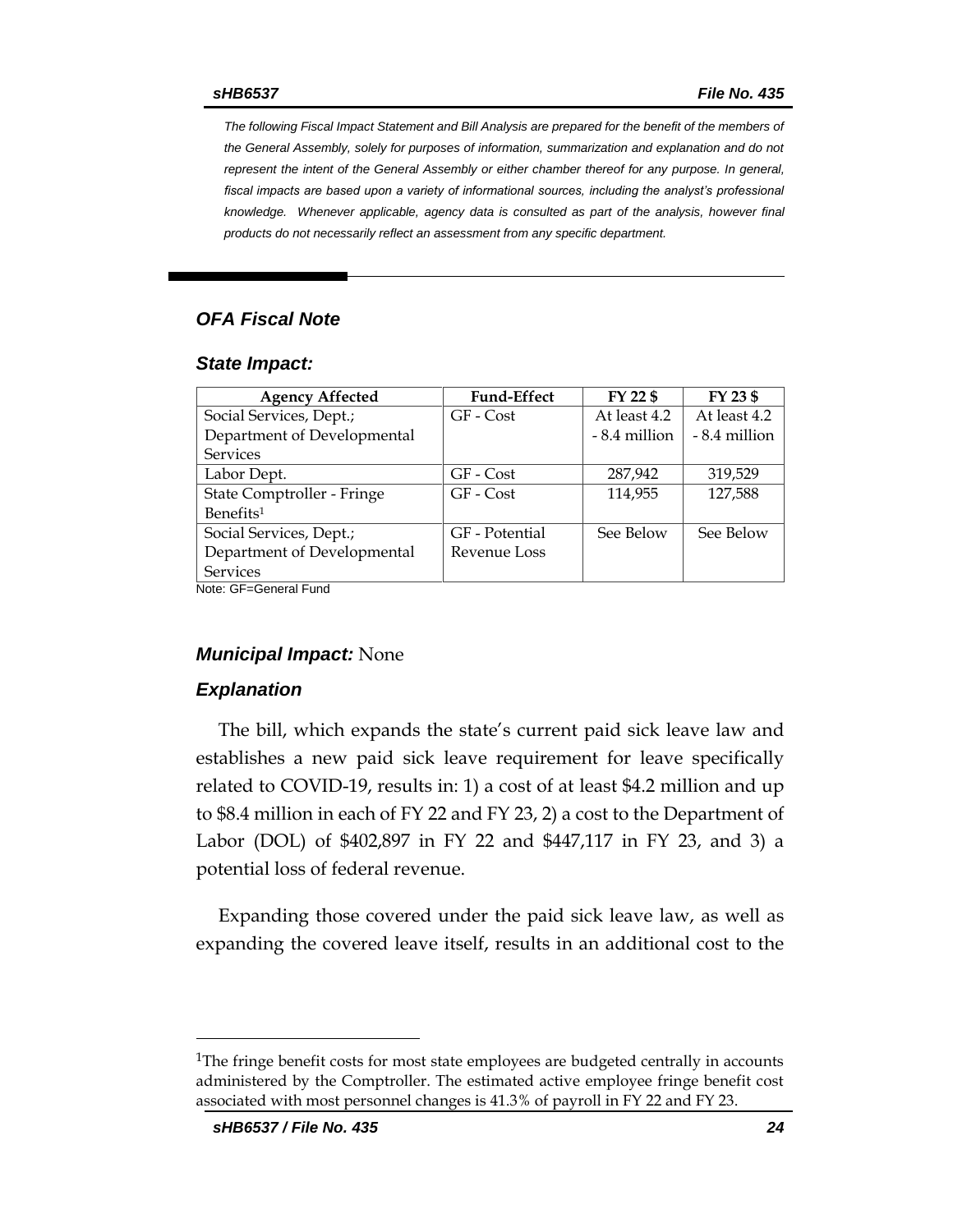DOL to administer.<sup>2</sup> Specifically, the DOL would need two additional Wage Enforcement Agents and one Staff Attorney for a total cost of \$393,297 in FY 22 and \$436,517 in FY 23, including salaries and benefits. There are also associated overhead costs estimated at \$9,600 for FY 22 and \$10,600 for FY 23 for computers, office supplies, etc.

The bill also results in a cost to the Departments of Social Services (DSS) and Developmental Services (DDS) associated with paid sick leave for personal care attendants (PCAs). Cost components include (1) payment to PCAs for sick leave, (2) payment to PCAs to provide necessary services to Medicaid consumers while another PCA is taking sick leave, and (3) enhanced contract costs for the PCA Workforce Council to administer paid sick leave benefits.

There are approximately 13,000 active PCAs supporting DSS and DDS Medicaid consumers paid a rate of approximately \$16.25 per hour. Assuming between 50% to 100% of active PCA's use at least 40 hours of paid sick leave per year, it will increase state costs by approximately \$4.2 million to \$8.4 million, annually.

The bill also requires the PCA Workforce Council to act on behalf of consumer employers of PCAs for purposes of the bill. This is anticipated to increase state contract costs to support the administration of paid sick leave benefits through fiscal intermediaries.

Additionally, since most DSS and DDS consumers with funding for PCAs are enrolled in a Home and Community-Based Medicaid waiver, the bill may also result in a potential federal revenue loss to the extent the bill's provisions conflict with Medicaid waiver requirements.

#### *The Out Years*

 $\overline{a}$ 

The annualized ongoing fiscal impact identified above would continue into the future subject to inflation.

<sup>2</sup> The current paid sick leave law covers employers with over 50 employees (excluding manufacturers and some non-profits) and only applies to 69 job classifications. The bill expands coverage to all private-sector employers, which includes an estimated 110,000 employers and 1.6 million workers.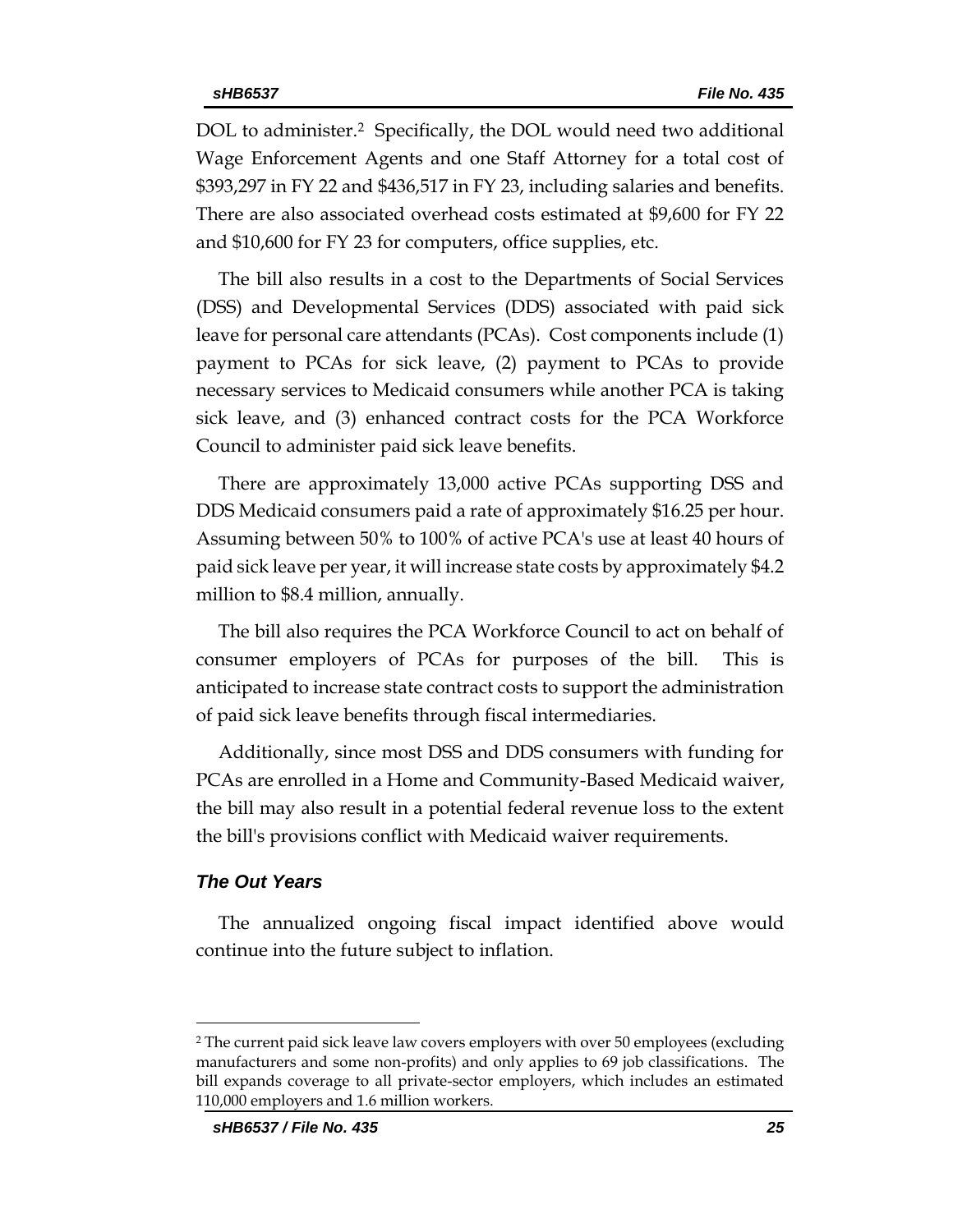# **OLR Bill Analysis**

**sHB 6537**

## *AN ACT CONCERNING EXPANSION OF PAID SICK DAYS AND DOMESTIC WORKER COVERAGE.*

## **SUMMARY**

This bill expands the state's current paid sick leave law in numerous ways. It also establishes a new paid sick leave requirement for leave specifically related to COVID-19.

The state's current paid sick leave law generally requires employers with at least 50 employees to provide paid sick leave to their "service workers" in certain specified occupations. The bill expands the law by, among other things:

- 1. covering all private-sector employers and employees under it;
- 2. broadening the types of family members for whom an employee may use the leave;
- 3. increasing the rate at which employees accrue leave and removing the waiting period before they may use it; and
- 4. broadening the reasons employees may use the leave to include things such as the employer's closure due to a public health emergency.

It also makes numerous minor, technical, and conforming changes to the paid sick leave law.

The bill also creates a new requirement for all private-sector employers to provide additional COVID-19 sick leave to their employees. They must provide at least 80 hours of this leave to their regular full-time employees and a prorated amount of leave for other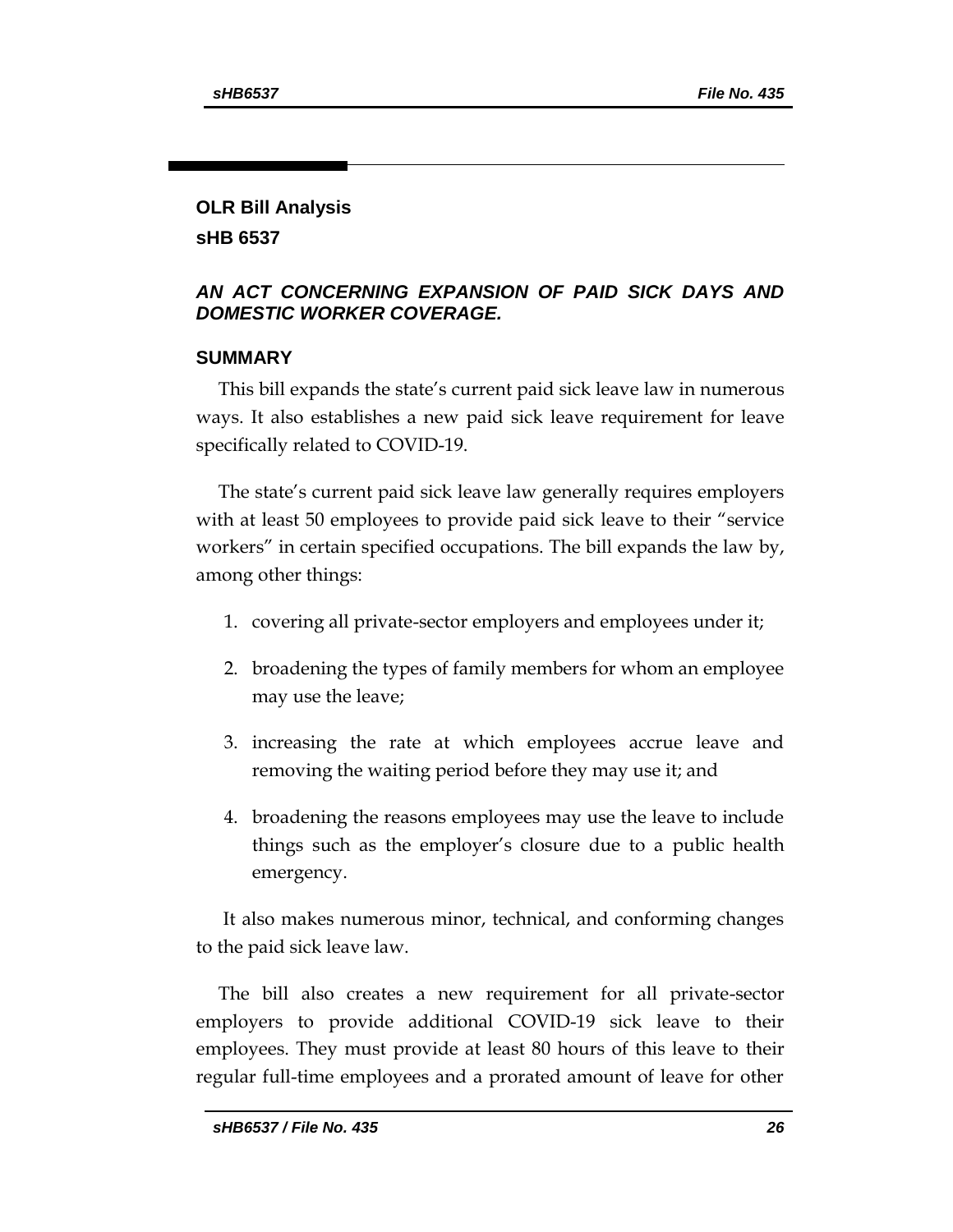employees. The bill allows employees to use the leave retroactively to March 10, 2020, and until four weeks after the governor's emergency declarations (presumably COVID-19-related) expire.

Under the bill, employees may use the COVID-19 sick leave for various reasons related to COVID-19, such as complying with a COVID-19 quarantine order; caring for a family member subject to a quarantine order; caring for a child whose school was closed due to COVID-19; or having a health condition that may increase the employee's susceptibility to COVID-19. Employees must be paid their normal hourly wage for their time on leave.

The bill requires the labor commissioner to enforce the bill's COVID-19 sick leave provisions, but it also allows people aggrieved by a violation to bring a civil lawsuit without first filing an administrative complaint with the commissioner. Among other things, it also establishes employer notice and recordkeeping requirements.

EFFECTIVE DATE: July 1, 2021, for the provision that expands the existing paid sick leave; upon passage for the provisions that establish COVID-19 sick leave.

## **§§ 1-6 — EXISTING PAID SICK LEAVE EXPANSION** *Covered Employers & Employees (§ 1)*

The current paid sick leave law covers private sector employers with at least 50 employees, except manufacturers and certain non-profits. The bill covers all private sector employers regardless of their size, industry, or non-profit status. It also requires the state's Personal Care Attendant Workforce Council to act on behalf of the employers of people who provide personal care assistance (PCAs) under a state-funded program, such as the Connecticut Home Care Program for Elders. (The consumer for whom the PCA provides services for is generally otherwise considered the PCA's employer.)

The bill also expands current law to cover all private sector employers' employees, rather than only the specified "service worker" occupations covered by current law. It also includes the day or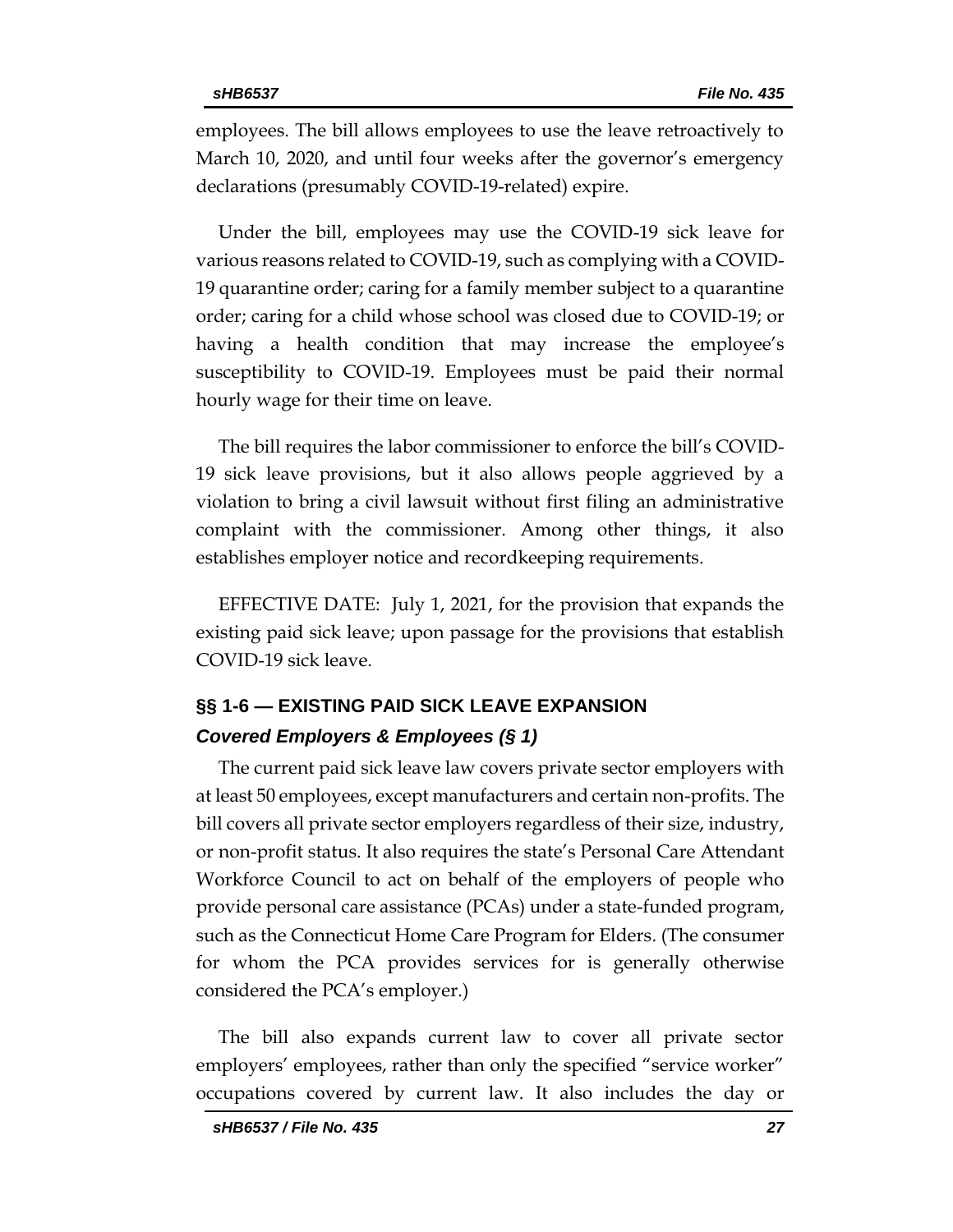temporary workers excluded from the current paid sick day law.

#### *Family Members (§ 1)*

Current law allows covered employees to use paid sick time to care for their child or spouse. The bill broadens the range of "family members" that employees may use paid sick time to care for to include their adult children, siblings, parents, grandparents, grandchildren, and anyone related by blood or affinity whose close association is the equivalent of these family members. Under the bill, children, siblings, parents, grandparents, and grandchildren include those relations by blood, marriage, adoption, or foster care.

## *Leave Accrual, Availability, and Uses (§§ 2-4)*

*Leave Accrual.* The bill increases the rate at which employees accrue leave time, from one hour per every 40 hours worked to one hour per every 30 hours worked. It also allows employers to provide an employee, at the beginning of the year, with all of the sick leave that the employer expects the employee to accrue in the year.

The bill specifies that employees exempt from federal law's overtime pay requirements must be assumed to work 40 hours per week for leave accrual purposes, unless their normal work week is less than 40 hours. If it is, then their leave accrual must be based on their normal work week. (Current law does not explicitly address this issue.)

Under current law, an employee's termination is a break in service and the employee's previously accrued sick time does not carry over if the employee is rehired by the same employer. The bill instead entitles a re-employed employee to any sick time he or she previously accrued with the employer.

The bill requires that employees maintain their accrued paid sick time when (1) they transfer to a separate division, entity, or location with the same employer or (2) when a different employer succeeds or replaces an existing employer. (Current law does not explicitly address either of these issues.)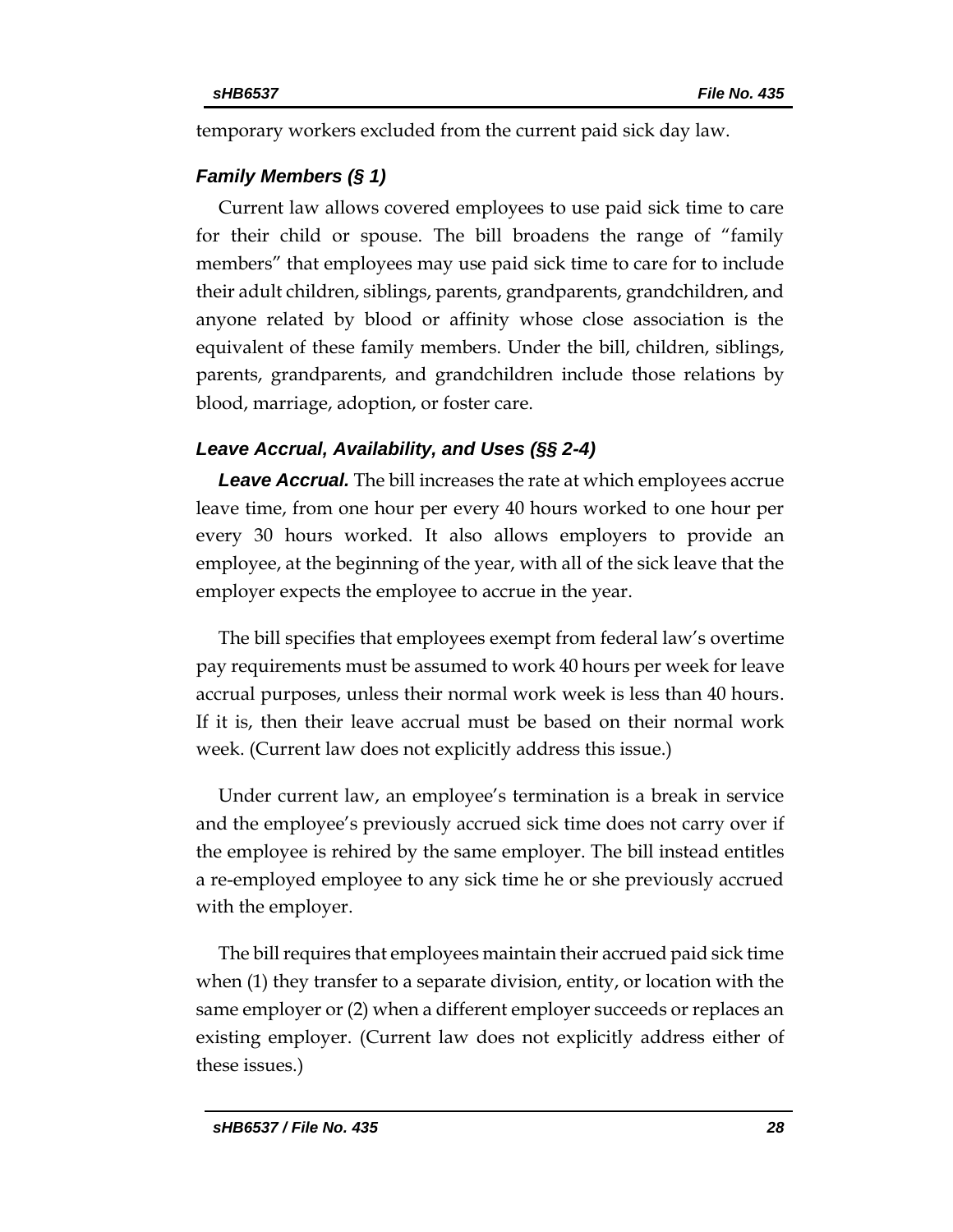**Leave Availability.** Under current law, employees must work 680 hours for their employer before they can use their leave. The bill instead allows employees to use their leave as it is accrued. It also allows employees to use the leave regardless of how much they work by eliminating a provision in current law that allows employees to use leave only if they average at least 10 work hours per week.

*Leave Uses.* The bill expands the reasons for which an employee may use sick leave to include when (1) the employer's place of business is closed by order of a public official due to a public health emergency or (2) an employee needs to care for a family member whose school or place of care has been closed by such an order.

It also allows for leave if the employee needs to care for him or herself or a family member under quarantine (i.e., when it has been determined that the employee or family member's presence in the community may jeopardize others' health because of their exposure to a communicable disease, regardless of whether they actually contracted it). The determination for a quarantine must be made by a health authority with jurisdiction, a health care provider, or the employee's or family member's employer.

Current law allows an employee to use paid sick leave if he or she was a victim of family violence or sexual assault and needs leave to do certain things (e.g., receive counseling or participate in civil or criminal proceedings). The bill additionally allows employees to use the leave if their family member is a victim of family violence or sexual assault and needs to do these same things.

The current paid sick leave law deems an employer in compliance with its requirements to provide leave if the employer offers other paid leave that may be used for the same purposes as provided in the law. The bill requires that employees be able to use the other paid leave under the same conditions for the exception to apply.

The bill prohibits employers from requiring employees taking paid sick leave to look for or find a replacement to cover their hours on leave.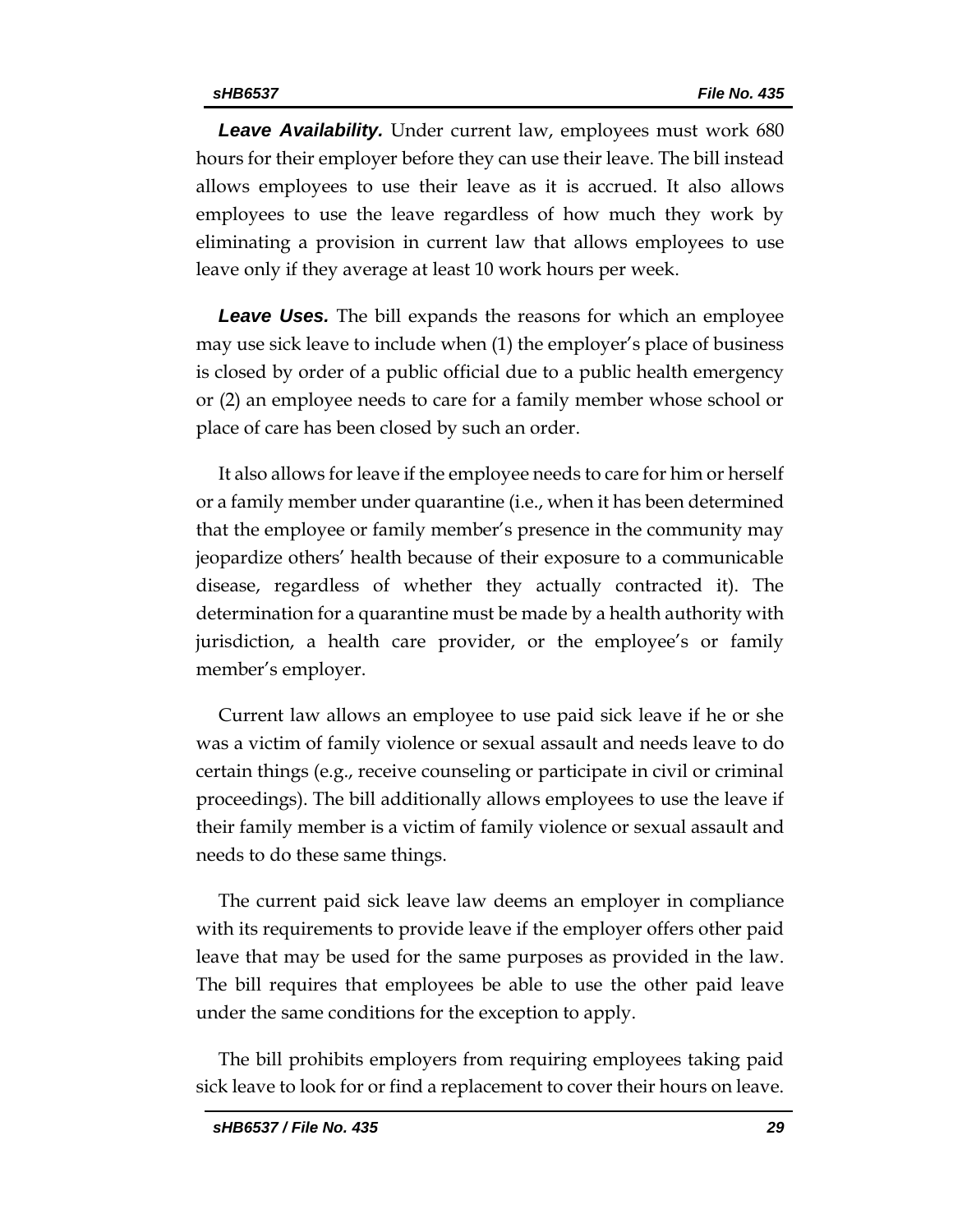It also removes a provision in current law that prohibits an employer from requiring employees to their use accrued paid sick leave if they choose to work additional hours or shifts during the same or following pay period, in lieu of hours or shifts missed.

### *Documentation (§ 3)*

Under certain circumstances, current law allows employers to require employees to provide documentation to support their reasons for taking leave. The bill limits this authority by prohibiting employers from requiring documentation that explains the nature of the illness or, if the employee is taking leave due to family violence or sexual assault, the details of the domestic violence, sexual assault, harassment, or stalking.

If the employer requires documentation but does not offer health insurance, the bill requires the employer to pay all out-of-pocket expenses for obtaining the documentation. If the employee has health insurance, the employer must pay any costs charged to the employee for the documentation. The employer must pay any costs charged to the employee for obtaining documentation for leave related to family violence, sexual assault, harassment, or stalking.

## *Lawsuits (§ 5)*

The bill expands the current law's enforcement provisions to also allow the labor commissioner, the attorney general, or someone aggrieved by a violation of the paid sick leave law to bring a lawsuit against an employer without first filing an administrative complaint with the labor commissioner. Under current law, someone aggrieved by a violation may file a complaint with the labor commissioner and then appeal the commissioner's decision to the Superior Court.

### *Employer Notice & Records (§ 6)*

Current law requires employers to notify employees about certain provisions of the paid sick leave law and allows them to do so by displaying a poster in the workplace. The bill instead requires employers to give written notice to each employee about these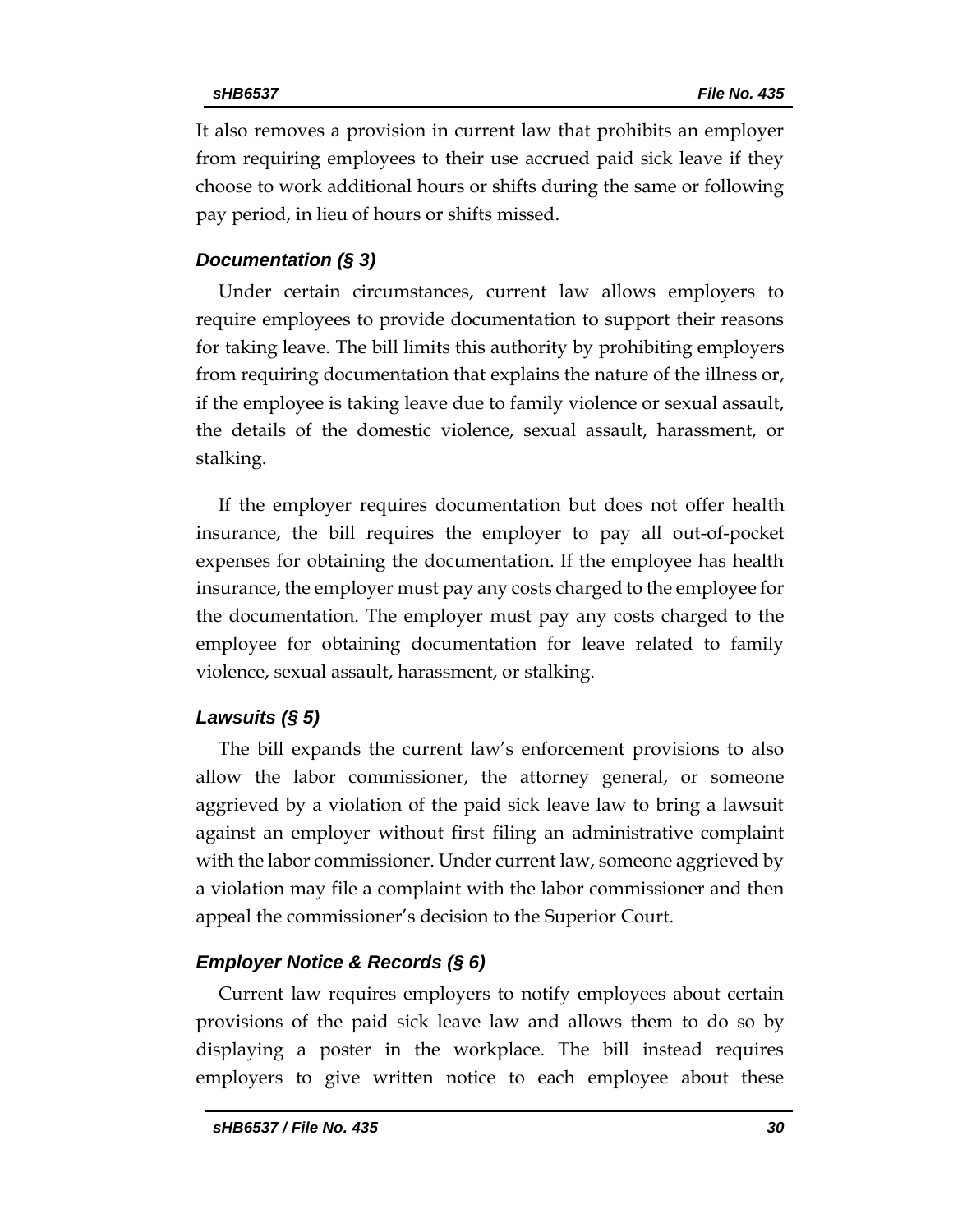provisions and display a poster about them in the workplace. They must do this by January 1, 2022, or when an employee is hired, whichever is later. If the employer does not maintain a physical workplace, or an employee teleworks or works through a web-based or app-based platform, the bill requires the employer to provide the notices through electronic communication or a posting on a web-based or app-based platform. It also requires the labor commissioner, within available appropriations, to provide posters and model written notices to employers.

The bill requires that employee "pay stubs" include an employee's accrued paid sick time and use for the calendar year. It also requires employers to maintain their paid sick leave records for three years and give the labor commissioner access to them, with appropriate notice and at a mutually agreeable time (the bill does not specify when this threeyear period begins). If an issue arises over an employee's entitlement to paid sick leave and the employer does not have the required records, the bill requires that it be presumed that the employer violated the law's notice and records requirements, absent clear and convincing evidence otherwise.

### *DOL Outreach Program (§ 6)*

The bill allows the labor commissioner, within available appropriations, to develop and implement a multilingual outreach program to inform people about the paid sick leave law. The program must include notices and other written material in English, Spanish, and any language that is the first language spoken by at least 5% of the state's population. These must be distributed to all child care and elder care providers, domestic violence shelters, schools, hospitals, community health centers, and other health care providers.

Lastly, the bill requires the labor commissioner to adopt regulations to implement the paid sick time law. Current law allows him to adopt regulations about the law's notice requirements.

### **§§ 7-12 — COVID-19 SICK LEAVE**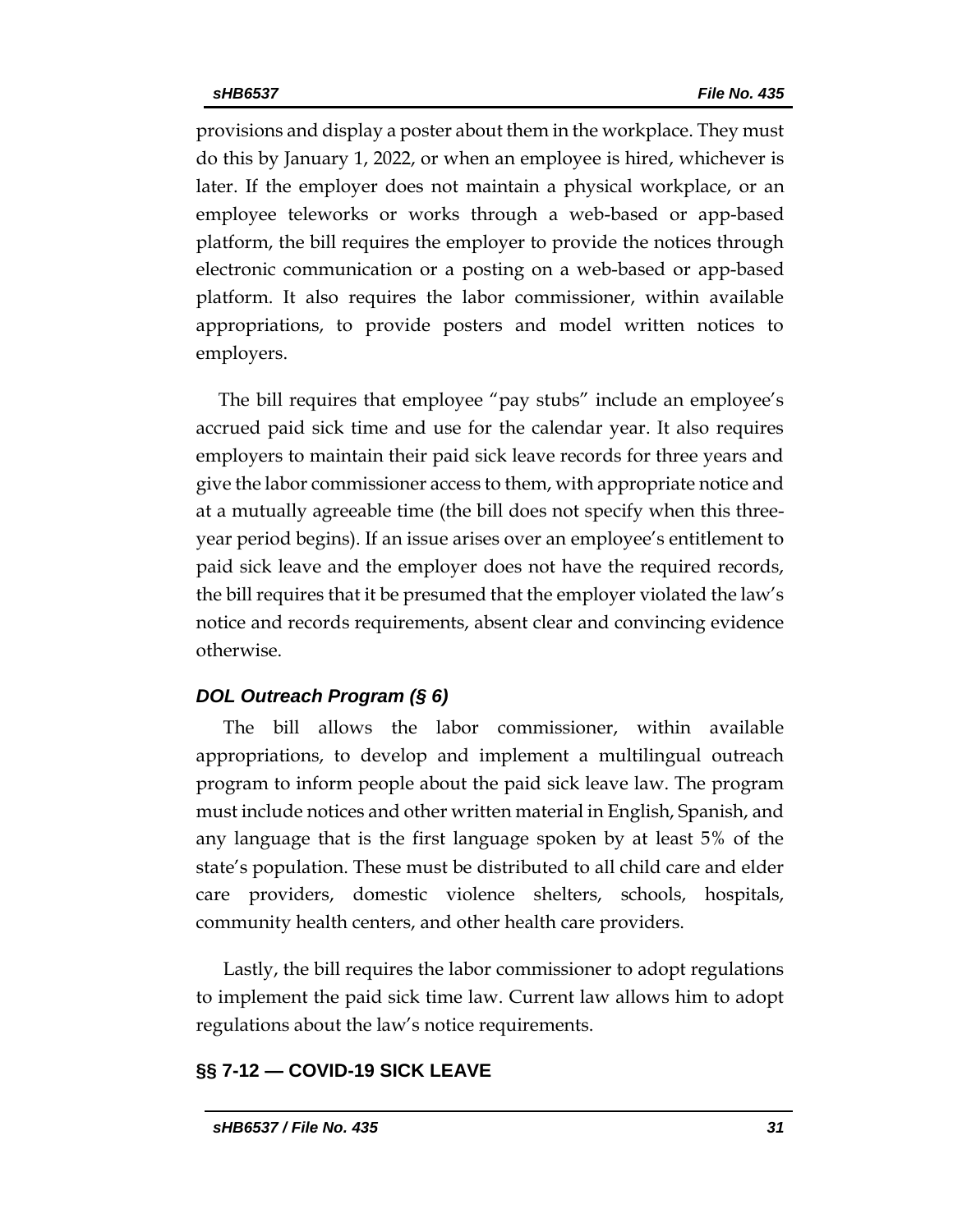### *Leave Requirement (§§ 7, 8(a)&(b))*

The bill requires all private-sector employers to provide their employees with additional COVID-19 sick leave that they can use for certain purposes related to COVID-19. They must provide at least 80 hours of this leave to employees who normally work 40 hours per week. Employees who work less than that must receive COVID-19 sick time that equals the amount of time they are scheduled to work or that they work on average over a two-week period, whichever is greater. Employees exempt from federal law's overtime pay requirements must be assumed to work 40 hours per week for leave accrual purposes, unless their normal work week is less than 40 hours. If it is, then their leave accrual must be based on their normal work week.

To calculate leave amounts for employees who work variable schedules of less than 40 hours per week, the bill requires employers to use the employee's average weekly hours over the six months preceding the leave, including any leave hours that the employee took during that period. If the employee did not work over that period, the average must be the employee's reasonable expectation, at the time of hire, of the average number of hours per week that he or she would be regularly scheduled to work.

The bill requires that the leave be available to employees immediately and retroactively to March 10, 2020, regardless of how long they have been employed, and remain available until four weeks after the governor's emergency declarations (presumably over COVID-19) expire.

"Employers" who must provide COVID-19 sick leave are any person, firm, business, educational institution, nonprofit organization, corporation, limited liability company, or other entity. This includes the state's Personal Care Attendant Workforce Council, which under the bill is the employer of people who provide personal care assistance (PCAs) under a state-funded program, such as the Connecticut Home Care Program for Elders. It does not include the federal government.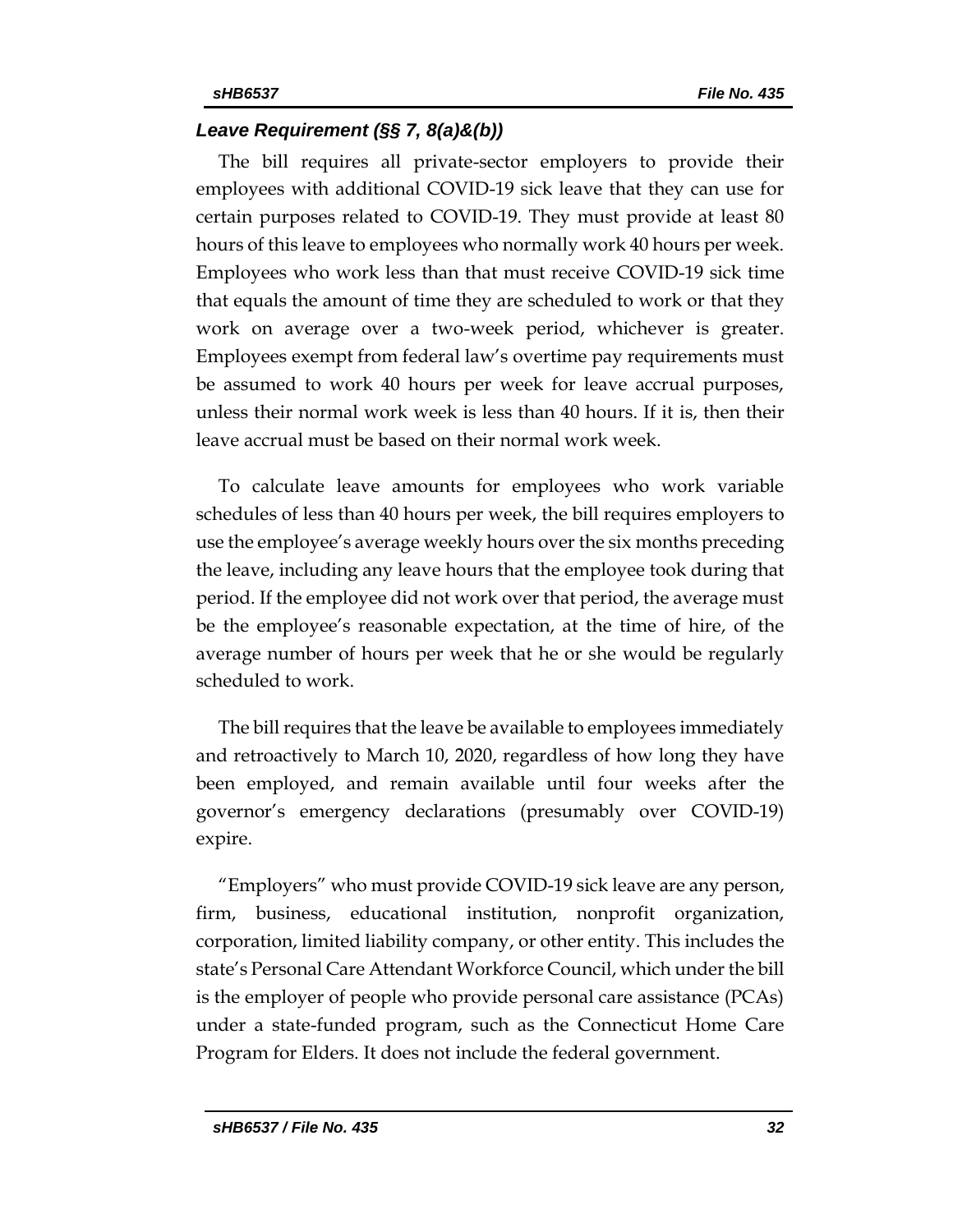"Employees" eligible for COVID-19 sick leave under the bill are anyone engaged in service to an employer in the employer's business.

## *Reasons for Leave (§§ 7-8(c)&(d))*

Under the bill, employees may use the COVID-19 sick leave when they are unable to work, including through telework, because they:

- 1. need to (a) self-isolate and care for themselves due to a COVID-19 diagnosis or symptoms; (b) seek COVID-19 preventive care; or (c) seek or obtain a diagnosis, care, or treatment for COVID-19 symptoms;
- 2. need to comply with an order or determination to self-isolate because of their possible exposure to COVID-19 or have COVID-19 symptoms, regardless of whether they were diagnosed with COVID-19, and their physical presence on the job or in the community would jeopardize their health or that of other employees or someone in the employee's household (i.e., a quarantine order);
- 3. need to care for a family member who is (a) self-isolating or seeking preventive care, diagnosis, or treatment or (b) selfisolating due to a COVID-19 quarantine order;
- 4. were prohibited from working by their employer due to health concerns related to potential COVID-19 transmission;
- 5. are subject to an individual or general local, state, or federal quarantine or isolation order related to COVID-19;
- 6. need to care for a child or other family member whose care provider is unavailable due to COVID-19 or whose school or place of care has been closed by a local, state, or federal public official due to COVID-19 (including schools that are (a) physically closed but providing virtual learning, (b) requiring or allowing virtual learning, or (c) requiring or allowing a hybrid of in-person and virtual learning); or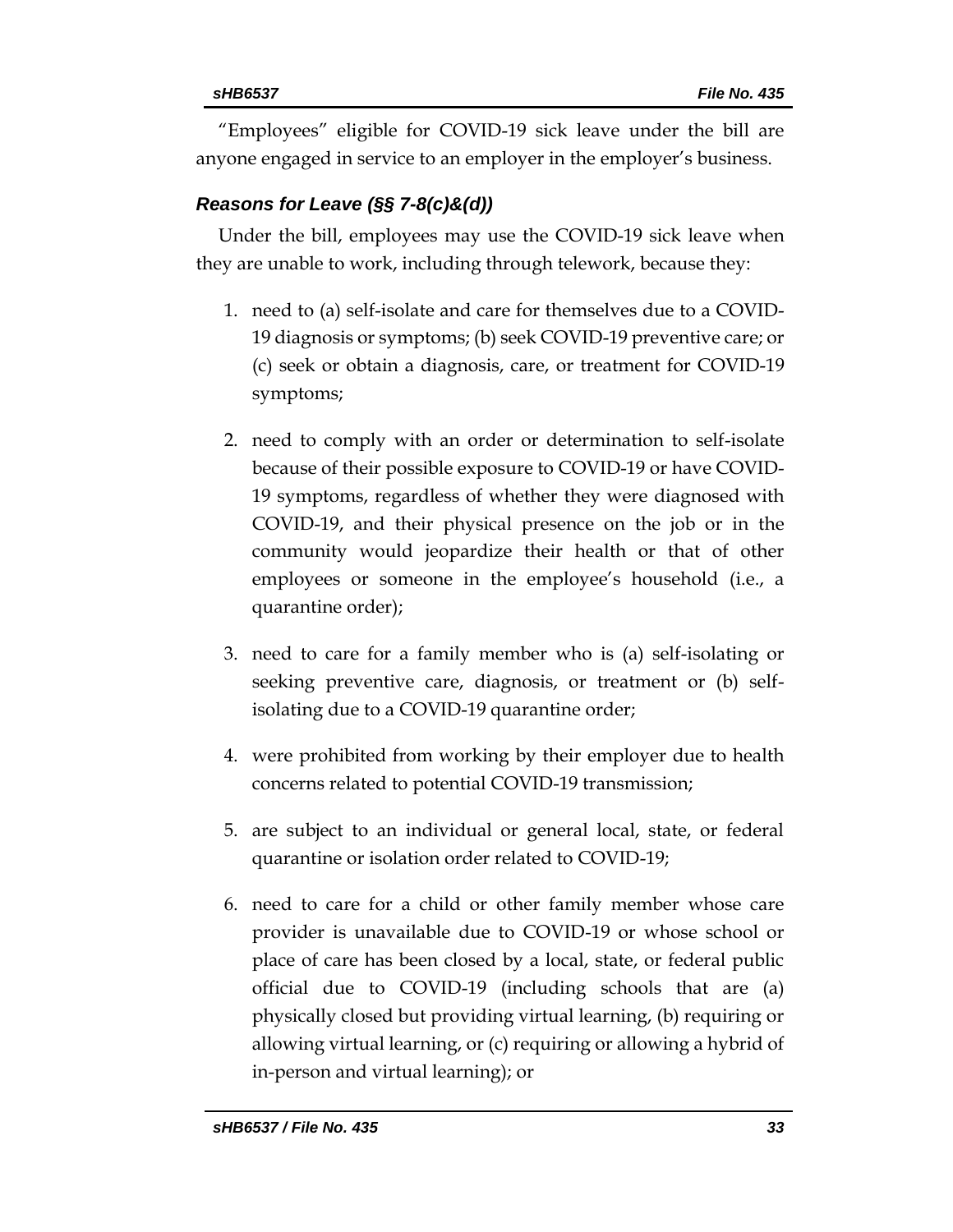7. have a health condition that may increase susceptibility to or risk of COVID-19, including age, heart disease, asthma, lung disease, diabetes, kidney disease, or a weakened immune system.

If the employee needs the leave to self-isolate due to a quarantine order, or to care for a family member who must self-isolate due to a quarantine order, the order must be from a local, state, or federal public official, a health authority with jurisdiction, or the employer of the employee or employee's family member. But it does not have to be specific to the employee or family member.

Under the bill, a "family member" for whom an employee may take COVID-19 sick leave is (1) the employee's spouse, child, parent, grandparent, grandchild, or sibling, whether related to the employee by blood, marriage, adoption or foster care, or (2) an individual related to the employee by blood or affinity whose close association with the employee is the equivalent of those family relationships. A "parent" is a biological parent, foster parent, adoptive parent, stepparent, parentin-law of the employee, legal guardian of an employee or an employee's spouse, an individual standing in loco parentis (i.e., in place of a parent) to an employee, or an individual who stood in loco parentis to the employee when the employee was a minor child.

### *COVID-19 Sick Leave Pay (§ 8(e))*

The bill requires that an employee's pay for COVID-19 sick leave be the greater of the employee's normal hourly wage or the minimum wage. If an employee's hourly wage varies, the "normal hourly wage" is the employee's average hourly wage over the pay period prior to the one in which the employee uses the leave.

### *Employee Notice & Documentation (§ 8(f)&(g))*

The bill requires an employee to give the employer advance notice about the need for COVID-19 sick leave as soon as practicable, but only if the need for leave is foreseeable and the employer's place of business has not been closed. It prohibits an employer from requiring an employee to provide documentation for COVID-19 sick leave.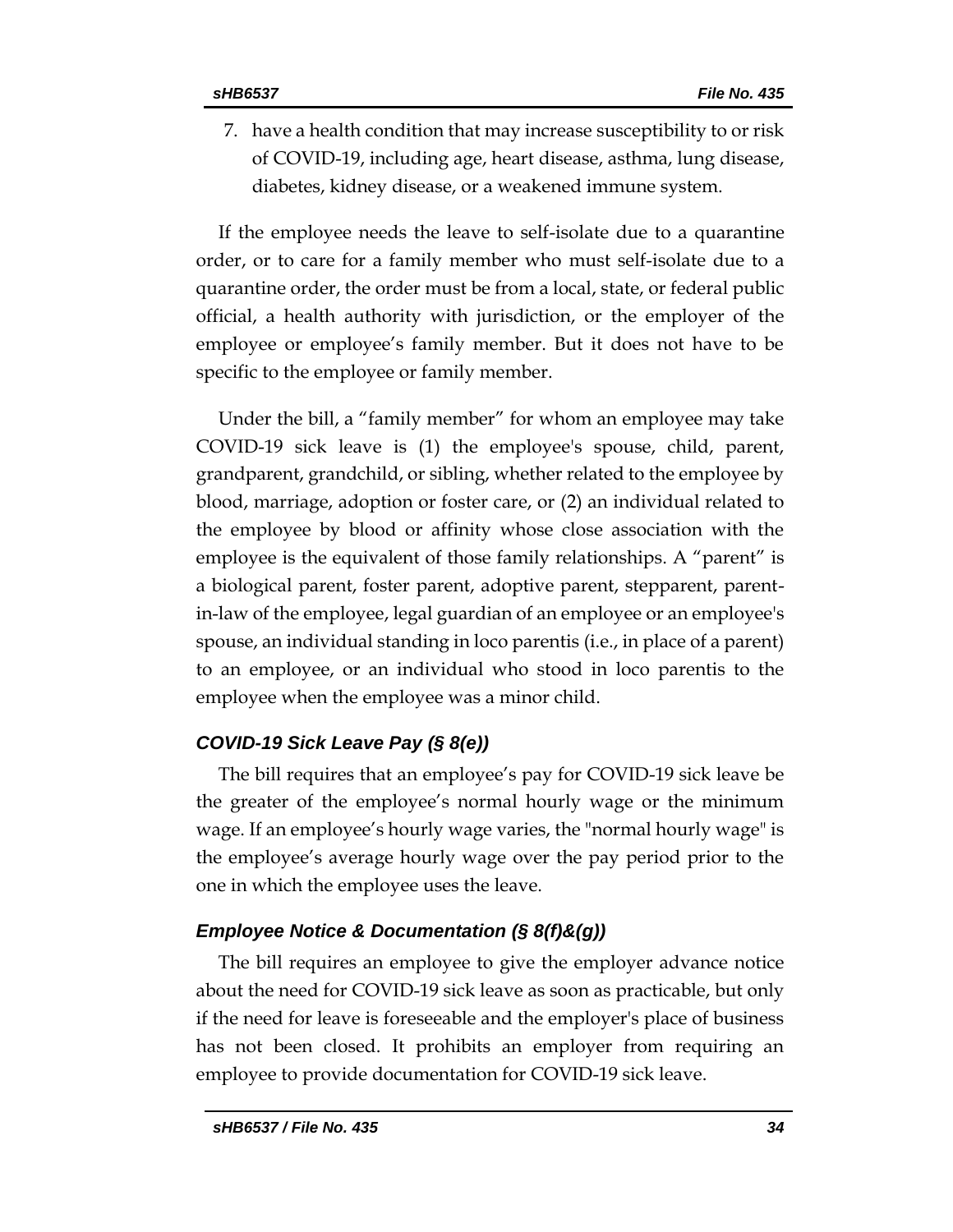#### *Transfers & Successor Employers (§ 8(h))*

The bill requires that employees maintain their accrued COVID-19 sick leave when (1) they transfer to a separate division, entity, or location with the same employer or (2) when a different employer succeeds or replaces an existing employer.

#### *Employee Replacements (§ 8(i))*

The bill prohibits employers from requiring that an employee search for or find a replacement worker to cover the hours during which the employee is using COVID-19 sick leave.

#### *Other Benefits and Collective Bargaining Agreements (§ 9)*

The bill specifies that its COVID-19 sick leave provisions do not (1) discourage or prohibit an employer from adopting or retaining a more generous COVID-19 sick leave, paid sick leave, or other paid leave policy; (2) diminish any rights provided to an employee under a collective bargaining agreement; or (3) prohibit an employer from establishing a policy that allows employees to donate unused COVID-19 sick leave to other employees.

It also allows an employee to use the COVID-19 sick leave before using the paid sick leave provided by current law, as amended by the bill. And it prohibits an employer from requiring an employee to use other paid leave before using the COVID-19 leave.

#### *Enforcement (§ 10)*

The bill makes it illegal for an employer or anyone else to interfere with, restrain, or deny someone using or trying to use the bill's COVID-19 sick leave rights. It prohibits employers from taking retaliatory personnel actions or discriminating against an employee because the employee (1) requests or uses COVID-19 sick leave or (2) files a complaint with the labor commissioner alleging the employer's violation. Under the bill, a "retaliatory personnel action" is a termination, suspension, constructive discharge, demotion, unfavorable reassignment, refusal to promote, reduction of hours, disciplinary action, or other adverse employment action taken by an employer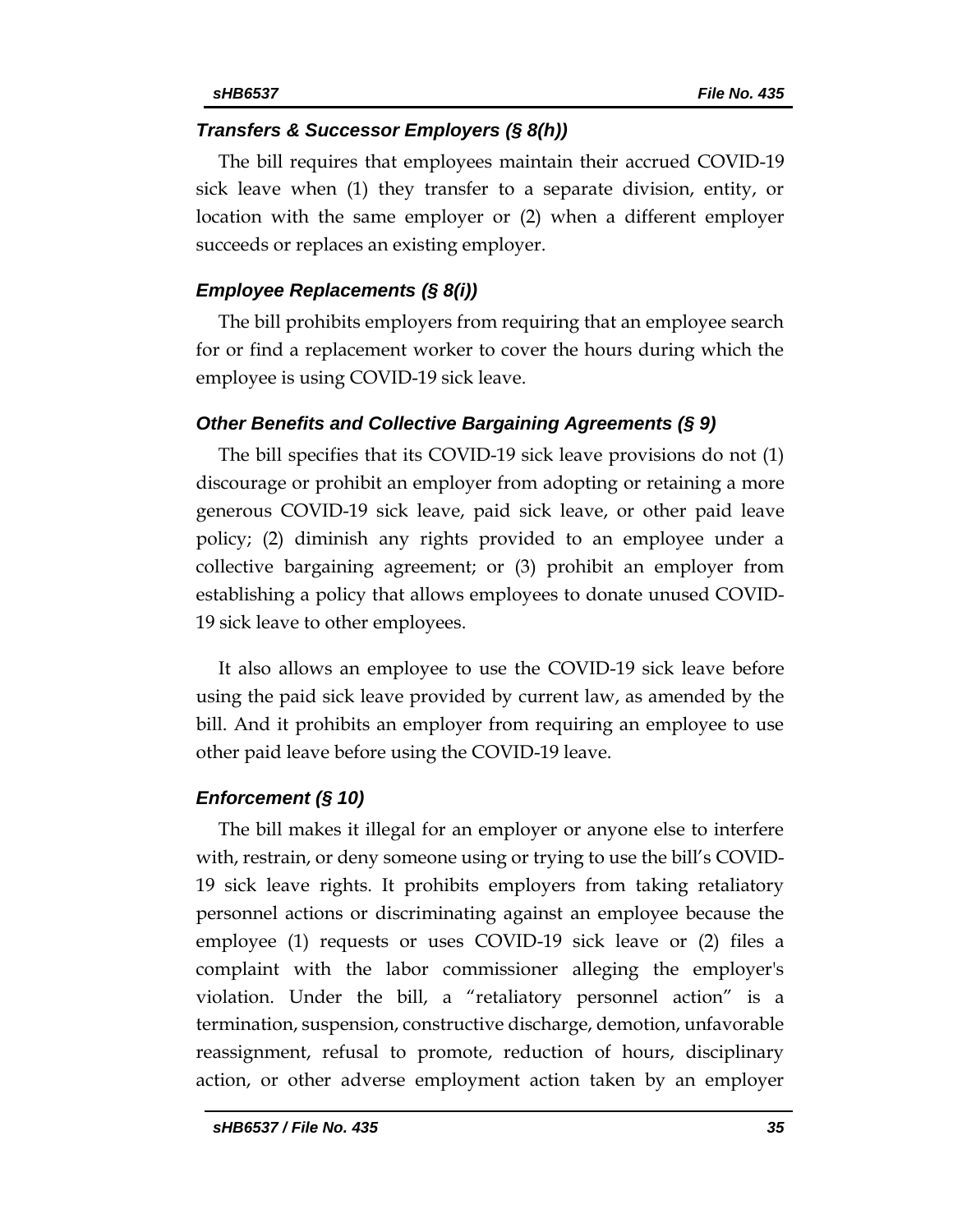against an employee.

*Complaints & Lawsuits.* The bill allows an employee aggrieved by a violation of the bill's COVID-19 sick leave provisions to file a complaint with the labor commissioner. Upon receiving the complaint, the commissioner may hold a hearing. If he finds the employer in violation by a preponderance of the evidence, the bill imposes the same civil penalty allowed under the paid sick day law (up to \$500) and allows the commissioner to award the employee appropriate relief (e.g., pay for used sick leave, rehiring). A party aggrieved by the commissioner's decision may appeal to the Superior Court.

The bill requires the labor commissioner to advise an employee who files a complaint and is covered by a collective bargaining agreement that provides for COVID-19 sick leave about the employee's right to pursue a grievance with his or her collective bargaining agent.

The bill also allows anyone aggrieved by a violation of the bill's COVID-19 sick leave provisions, the labor commissioner, or the attorney general to bring a civil action in court without first filing an administrative complaint.

The bill requires the labor commissioner to administer these enforcement provisions within available appropriations.

### *Employer Notice & Records Requirements (§ 11)*

*Employer Notice.* The bill requires employers to provide written notice to each employee (1) about the entitlement to COVID-19 sick leave, the amount of leave provided, and the terms under which it can be used; (2) that retaliatory personnel actions are prohibited; and (3) about the right to file a complaint with the labor commissioner or file a civil action. They must provide this notice within 14 days after the bill takes effect or at the employee's time of hiring, whichever is later.

The bill also requires employers to display a poster that contains the same information in both English and Spanish. If the employer does not maintain a physical workplace, or an employee teleworks or performs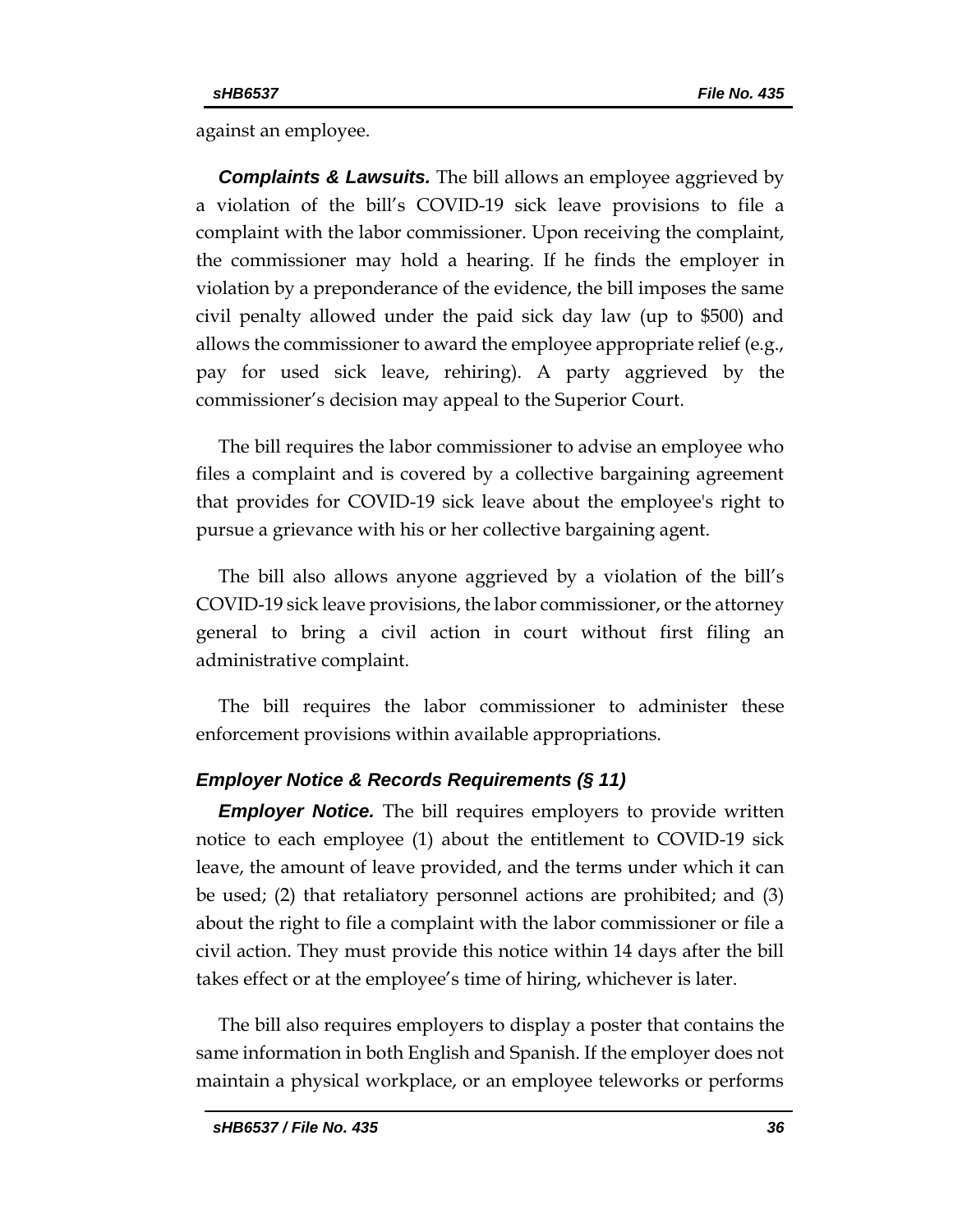work through a web-based or app-based platform, the notification must be sent via electronic communication or a conspicuous posting in the web-based or app-based platform. The bill requires the labor commissioner to provide the posters and model written notices to all employers.

Additionally, the bill requires employers to include in employee pay stubs the number of hours, if any, of COVID-19 sick leave received and used by each employee in the calendar year.

*Employer Records Requirements***.** The bill requires employers to retain records documenting the hours worked and COVID-19 sick leave taken by employees for three years. (The bill does not specify when this three-year period begins.) The employers must allow the labor commissioner to access them, with appropriate notice and at a mutually agreeable time, to monitor compliance. For issues about an employee's entitlement to COVID-19 sick leave, if the employer does not maintain or retain adequate records, or does not allow reasonable access to them, the bill requires that it be presumed that the employer violated these recordkeeping requirements unless there is clear and convincing evidence otherwise.

*DOL***.** The bill allows the labor commissioner to develop and implement a multilingual outreach program to inform employees, parents, and people under a health care provider's care about the availability of COVID-19 sick leave. The program may include notices and written materials in English and other languages.

It also requires the labor commissioner to promulgate appropriate guidelines or regulations to coordinate implementation and enforcement of the bill's COVID-19 sick leave provisions.

It requires the labor commissioner to administer these provisions on DOL's and the bill's employer notice and records requirements within available appropriations.

### *Disclosure of Health Information (§ 12)*